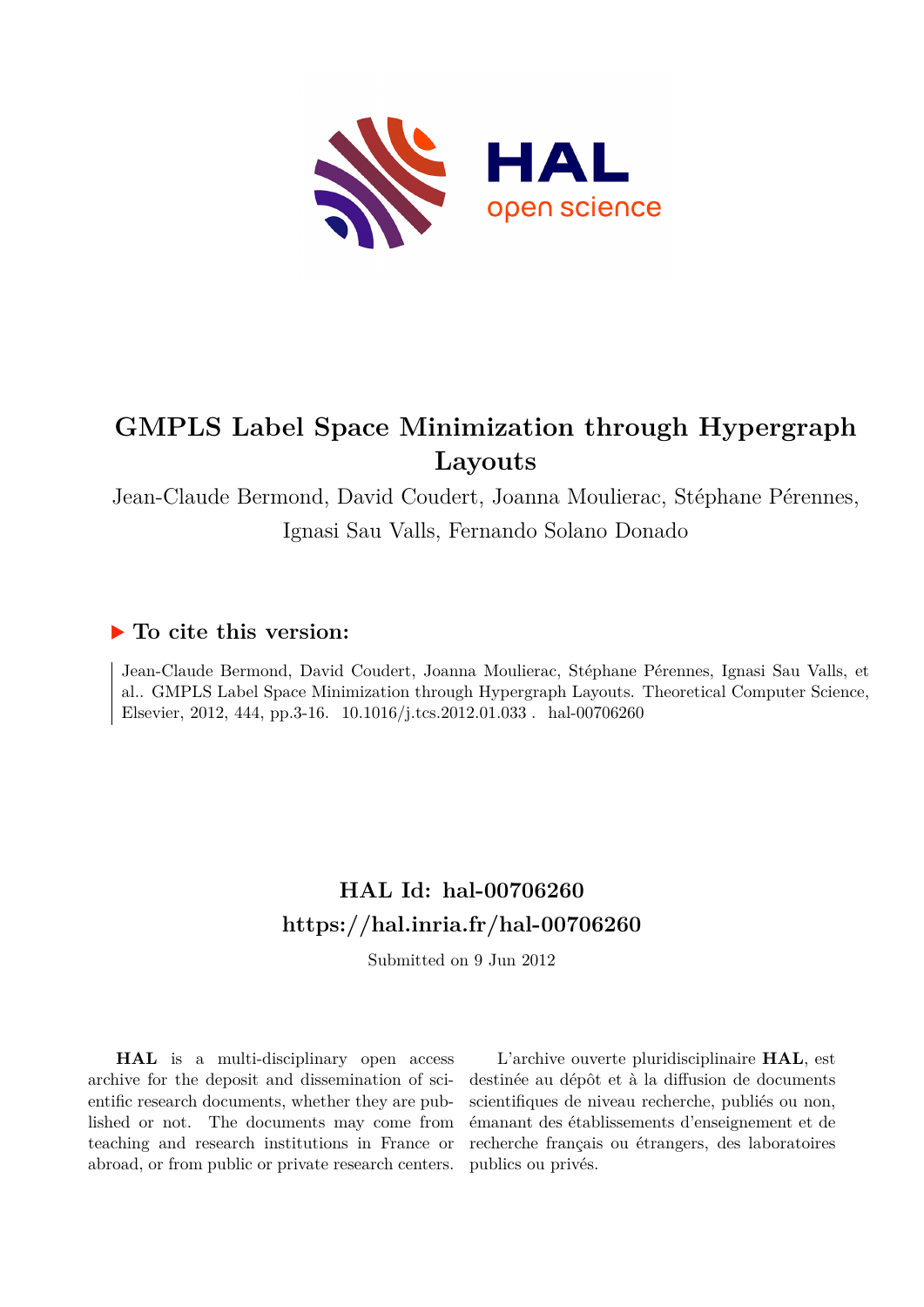# GMPLS Label Space Minimization through Hypergraph Layouts

Jean-Claude Bermond<sup>a</sup>, David Coudert<sup>a</sup>, Joanna Moulierac<sup>a</sup>, Stéphane Pérennes<sup>a</sup>, Ignasi Sau<sup>b</sup> , Fernando Solano Donado<sup>c</sup>

<sup>a</sup>*MASCOTTE, INRIA, I3S, CNRS, University Nice Sophia-Antipolis, France* <sup>b</sup>*CNRS, LIRMM, Montpellier, France* c *Institute of Telecommunications, Warsaw University of Technology, Poland*

#### Abstract

All-Optical Label Switching (AOLS) is a new technology that performs packet forwarding without any optical-electrical-optical conversions. In this paper, we study the problem of routing a set of requests in AOLS networks using GMPLS technology, with the aim of minimizing the number of labels required to ensure the forwarding. We first formalize the problem by associating to each routing strategy a logical hypergraph, called a hypergraph layout, whose hyperarcs are dipaths of the physical graph, called tunnels in GMPLS terminology. We define a cost function for the hypergraph layout, depending on its total length plus its total hop count. Minimizing the cost of the design of an AOLS network can then be expressed as finding a minimum cost hypergraph layout. We prove hardness results for the problem, namely for general directed networks we prove that it is NP-hard to find a  $C \log n$ -approximation, where C is a positive constant and n is the number of nodes of the network. For symmetric directed networks, we prove that the problem is APX-hard. These hardness results hold even if the traffic instance is a partial broadcast. On the other hand, we provide approximation algorithms, in particular an  $\mathcal{O}(\log n)$ -approximation for symmetric directed networks. Finally, we focus on the case where the physical network is a directed path, providing a polynomial-time dynamic programming algorithm for a fixed number k of sources running in  $\mathcal{O}(n^{k+2})$  time.

Key words: GMPLS, optical networks, label stacking, hypergraph layout, approximation algorithms, dynamic programming. 2000 MSC: 90B10, 90B18, 68M10, 94C15, 05C85, 90C35.

## 1. Introduction

All-Optical Label Switching (AOLS) [16] is an approach to route packets transparently and all-optically, thus allowing a speed-up of the forwarding. This very promising technology for the future Internet applications also brings new constraints and new

David.Coudert@inria.fr (David Coudert), Joanna.Moulierac@inria.fr (Joanna Moulierac),

fs@tele.pw.edu.pl (Fernando Solano Donado)

*Preprint submitted to Theoretical Computer Science June 17, 2011*

*Email addresses:* Jean-Claude.Bermond@inria.fr (Jean-Claude Bermond),

Stephane.Perennes@inria.fr (Stéphane Pérennes), ignasi.sau@lirmm.fr (Ignasi Sau),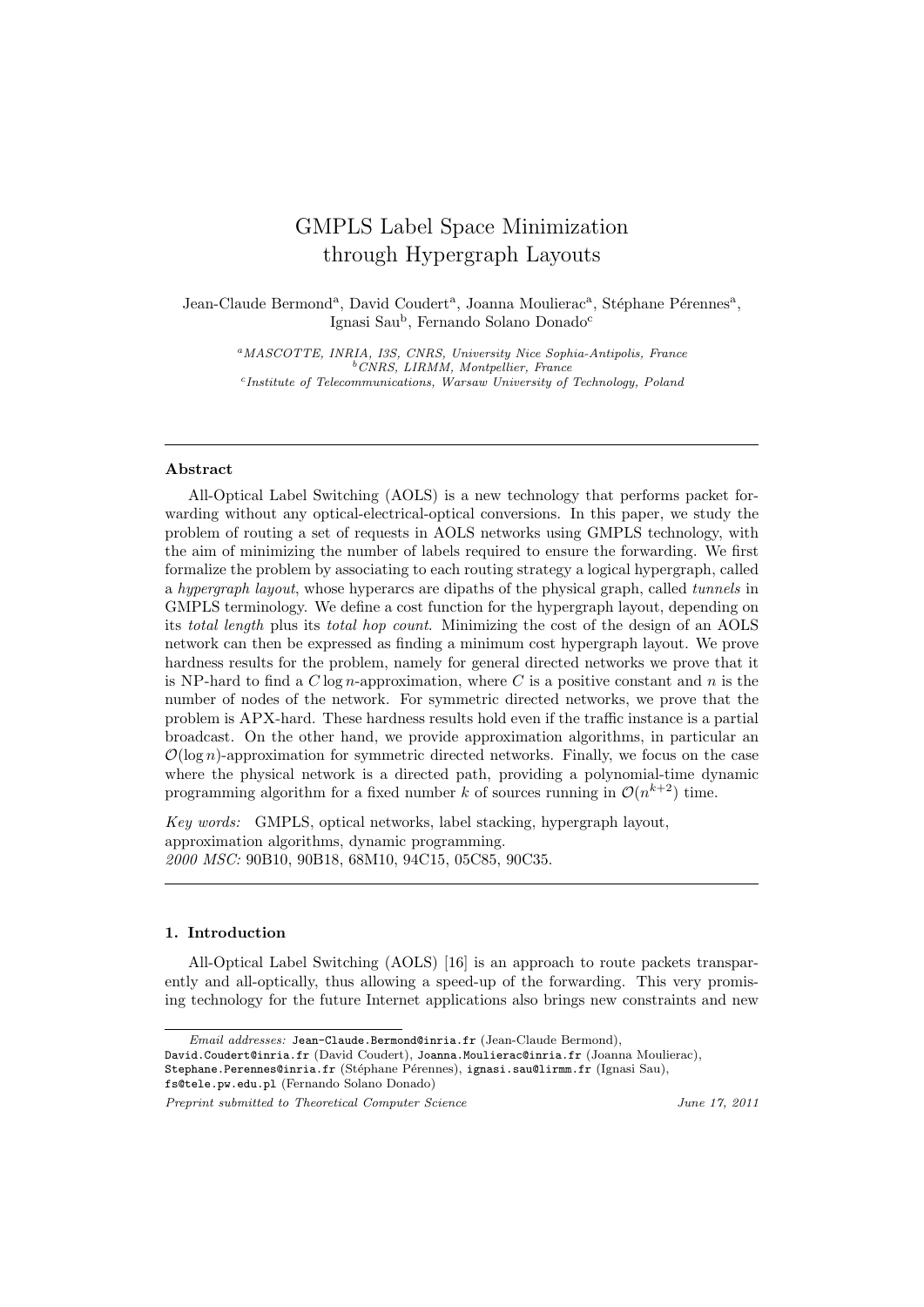problems. Due to its flexibility as a control plane and to the fact that it handles traffic forwarding, the Generic MultiProtocol Label Switching (GMPLS) is the most promising architecture to be applied in AOLS-driven networks.

In GMPLS, traffic is forwarded through logical connections called Label Switched Paths (LSPs). When GMPLS is used in packet-based networks, packets are associated with LSPs by means of a label, or tag, placed on top of the header of the packet. In this way, routers - called Label Switched Routers (LSRs) - can treat a flow of packets identified with the same label as a single stream. Labels are stored in the LSR forwarding table and labels are significant only locally at the node, therefore, before retransmitting a packet, the current node must assure that the stored label in the outgoing packets matches the one that the next node has associated for this LSP.

The GMPLS standards allow packets to carry a set of labels in their header, conforming a stack of labels. Even though a packet may contain more than one label, LSRs must only read the first (or top) label in the stack in order to take forwarding decisions. This helps to reduce both the number of labels that need to be maintained on the core LSRs and the complexity of managing data forwarding across the backbone.

Stacking labels and label processing, in general, are standardized by the following set of operations that an LSR can perform over a given stack of labels:

SWAP: replace the label at the top by a new one,

- PUSH: replace the label at the top by a new one and then push one or more onto the stack, and
- POP: remove the label at the top of the label stack.

This diversity of operations allows the network operator to associate flows of packets differently at different points in the network. The way in which this association is made affects the number of labels stored in the node. As discussed previously, traditionally an LSR stores in its forwarding table an unique label for each LSP, which could induce some scalability and performance problems. Two schemes for reducing the number of labels stored in nodes have been studied so far for GMPLS: label merging [7, 18, 20] (not discussed here) and label stacking [19, 22]. We proceed to explain label stacking.

When two or more LSPs follow the same set of links, it is possible to push at the top of the stack a common label for this set of LSPs. In this way, subsequent nodes will need to store a single label to forward traffic from different LSPs. We can see this as if they were routed together "inside" a higher-level LSP, which we will denote as a tunnel. The tunnel ends once the pushed label is pop, allowing inner LSPs to recover their original label.

Figure 1 represents the general operations needed to configure a tunnel with the use of label stacking. At the entrance of the tunnel,  $\lambda$  PUSH are performed in order to route the  $\lambda$  flows or units of traffic through the tunnel. Then, only one operation (either a SWAP or a POP at the end of the tunnel) is performed in all the nodes along the tunnel, regardless of the inner label. In this figure, a stack of size 2 is used to route the  $\lambda$  units of traffic in one tunnel from node  $A$  to node  $E$ . The top label  $l$ , pushed at the entrance of the tunnel, is swapped and replaced at each hop: by  $l_1$  at node B, by  $l_2$  at node C, and is finally popped at node D. The  $\lambda$  units of traffic, at the exit of the tunnel at node E can end or follow different paths according to their bottom label  $k_i$ , for all  $i \in \{1, 2, ..., \lambda\}$  in the stack.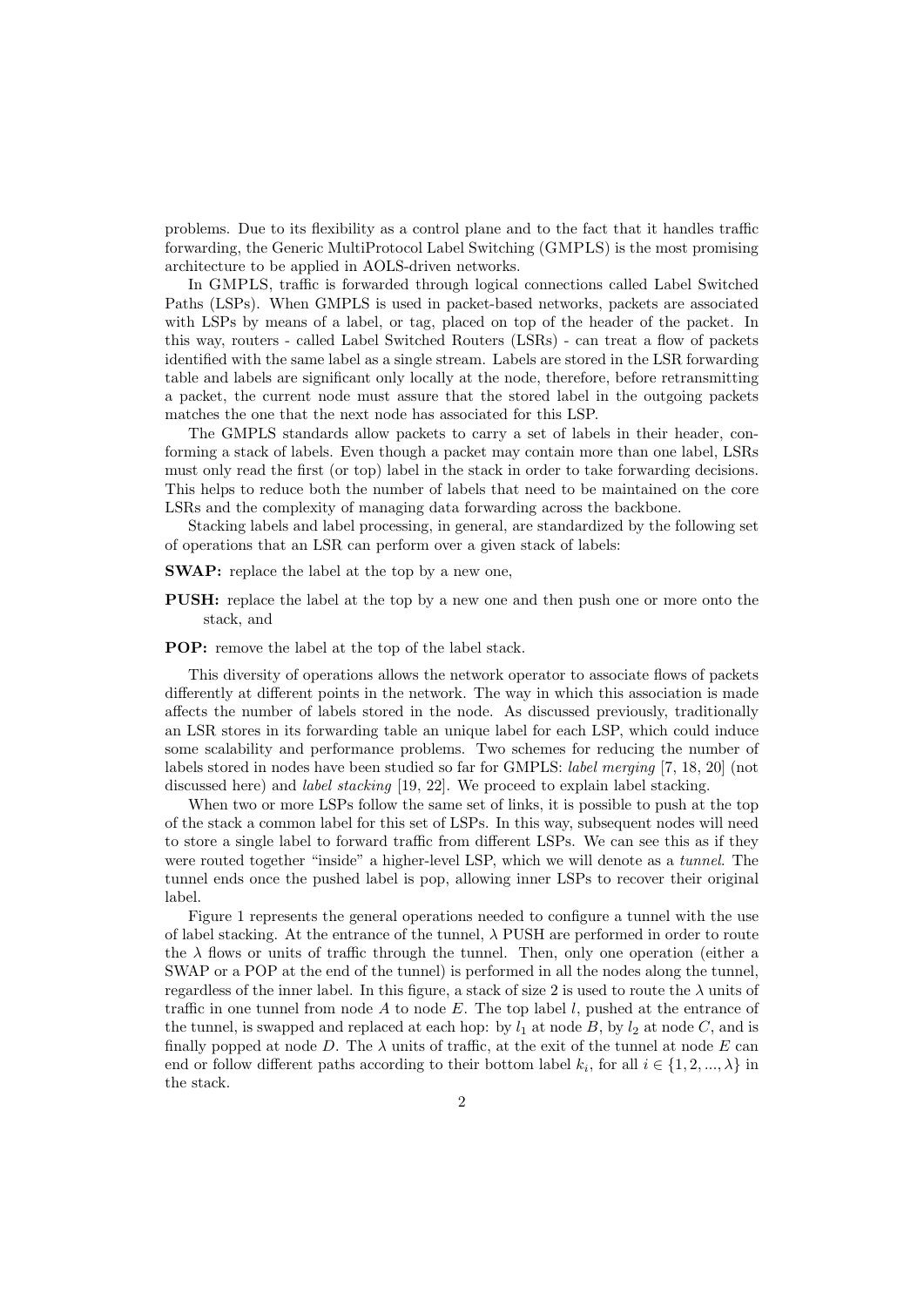

Figure 1: GMPLS operations performed at the entrance and at the exit of a tunnel.

Since a node can only check the top label of a packet, it is not possible for a node to differentiate LSPs within a tunnel. For instance, in the previous example node B cannot distinguish packets from different inner LSPs, since they are all marked with label l in the top of the header. This means that a node must perform the same forwarding and operation in the stack to packets from different LSPs in a tunnel. As a consequence, if a node pops the top label, all inner LSPs "exit" the tunnel. This leads to an important observation: LSPs can exit a tunnel in only one point - the last node of the tunnel. However, an LSP can join a tunnel at any point. For example, an LSP with label  $\delta$  can join the tunnel in node B by adding the following entry in B:  $\delta$ :  $PUSH_1$ , out: BC.

GMPLS forwarding implementation in AOLS is made directly at the optical domain. In AOLS, an optical packet switch separates the top label from the packet's header. In order to identify the content of the label (for packet forwarding), the label's optical pulses are matched pulse-by-pulse against a sequence already stored in the switch. The pulseby-pulse matching is performed by an optical correlator device, which outputs a singlepulse upon a successful matching. As a consequence, an AOLS switch must be able to generate optical pulses for identifying each of the stored labels. Since fast reconfigurable optical correlators do not exist nowadays, an AOLS switch needs to employ several (non-reconfigurable) optical correlators and label generators in parallel for this purpose. This means that an AOLS switch needs one optical correlator and pulse generator for each stored label. Therefore, it is of major importance to reduce the number of employed optical correlators in every node, implying a reduction in the number of labels (as referred in the rest of the paper).

Since the number of labels used for GMPLS forwarding affects the cost of the AOLS architecture, in this paper we mainly focus on the minimization of the number of labels used. In our previous example, the total cost  $c(t)$  of the tunnel t from node A to node E in terms of number of labels is  $c(t) = \lambda + \ell(t) - 1$ , where  $\lambda$  is the number of units of traffic forwarded through this tunnel and  $\ell(t)$  is its length in terms of number of hops (which is 4 on this example). We will formally define the cost function of the problem in Section 2.

Previous work and our contribution. The label minimization problem in GMPLS networks has been widely studied in the literature during the last few years [7, 18, 19, 20, 21,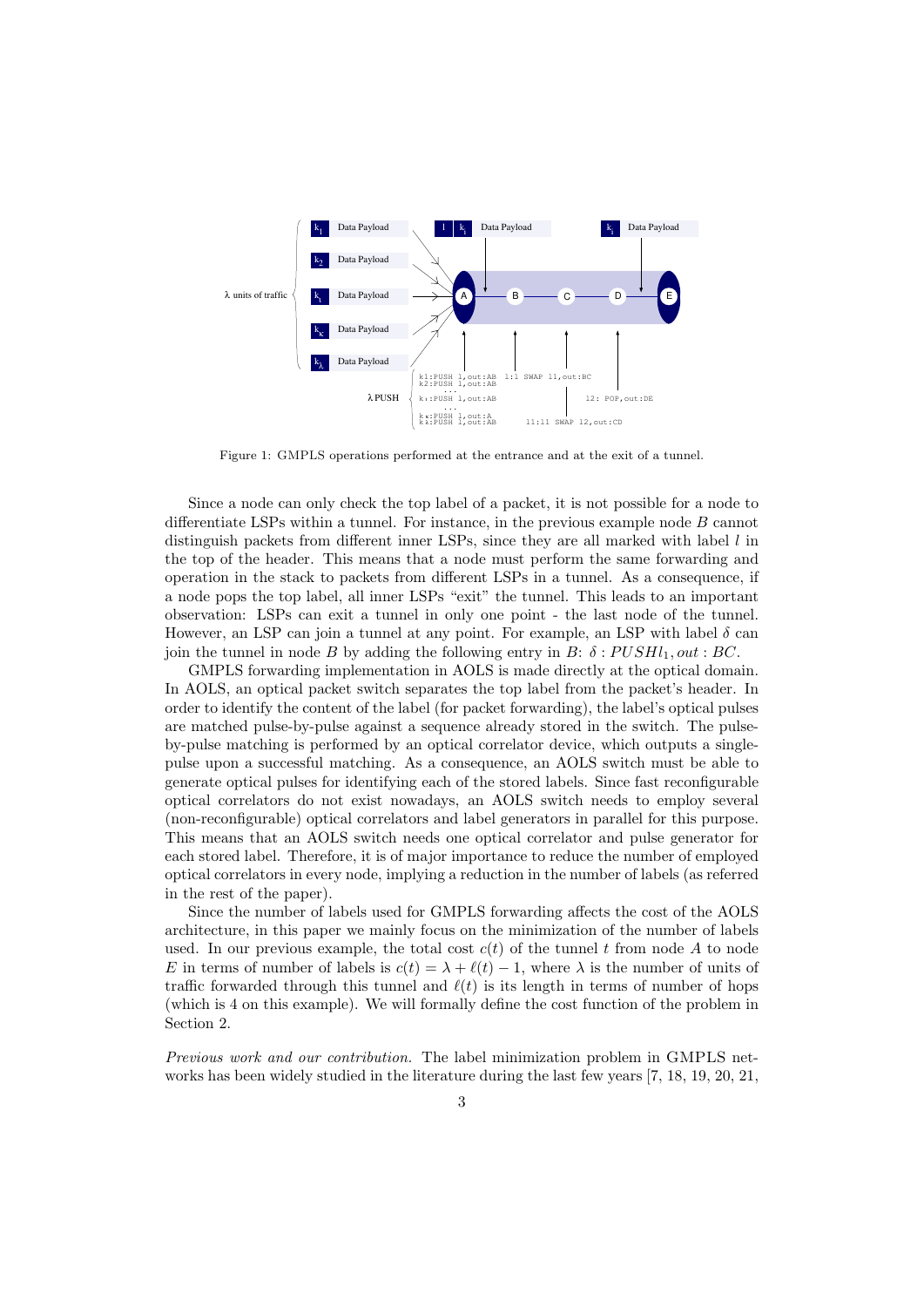22]. All these articles focus mainly on proposing and analyzing heuristics to the problem, but there is a lack of theoretical results, like computational complexity or bounds on the approximation ratio of the proposed algorithms.

Gupta, Kumar, and Rastogi study the trade-off between the stack depth and the label size in tag switching protocols (see [12, 13, 14]). They calculate lower bounds for different problem instances. Amongst these problems, they propose solutions using at most  $2 \cdot n^{1/2}$  labels when the network is a path and  $2\Delta \cdot n^{1/2}$  when it is a tree, where n is the number of nodes and  $\Delta$  the maximum degree of the topology. However, the proposed solutions lay on the assumption of non-practical label distribution protocols for MPLS.

In this article we provide the first theoretical framework for the label minimization problem in general GMPLS networks considering the constraints imposed by real distribution protocol, e.g., RSVP-TE. We translate the problem into finding a set of dipaths in a directed hypergraph. With this new formulation, it turns out that the problem is very similar to classical Virtual Path Layout (VPL) problems originating from ATM networks, where one imposes a constraint on the logical structure and then wishes to minimize either the maximum distance [5] or the average distance [10] traveled by the traffic. Nevertheless, there are two crucial differences between the GMPLS problem that we study and the classical VPL version of ATM networks. The first one is that we can enter a tunnel at any point. For example, on the path  $[1, n]$ , when all the requests have as destination node n, the optimal solution is simply the tunnel from node i to node n where  $i$  is the leftmost source. In that case the problem differs considerably from the classical VPL problems. However for one source the problem is similar to the VPL's ones. The second one is that the cost function we consider takes into account the sum of the length and the hop count costs, whereas usually in VPL problems the aim is to minimize the maximum value of either the length or the hop count in the network.

However, the approximation algorithms we give and the dynamic approach we use for path topology strongly rely on the already known algorithms for VPL problems.

*Organization of the paper.* In Section 2 we formally state the problem in terms of hypergraph layouts and fix the notation to be used throughout the article. In Section 3 we prove that for general directed networks it is NP-hard to find a  $C \log n$ -approximation, where  $C$  is a a positive constant and  $n$  is the number of nodes of the network. For symmetric directed networks, we prove that the problem is APX-hard<sup>1</sup>, and therefore it does not accept a PTAS unless P=NP. In Section 4 we provide approximation algorithms to the problem for both general and symmetric networks, and discuss the gap with the hardness results. In Section 5 we focus on the directed path topology and present a dynamic programming approach solving the problem in polynomial time when the number of sources is fixed. Finally, Section 6 is devoted to conclusions and further research.

Some parts of this paper have been presented in conferences [2, 3].

<sup>1</sup>PTAS denotes the class of problems admitting a polynomial-time approximation scheme that is guaranteed to find a solution whose cost is within a  $1 + \varepsilon$  factor of the optimum cost, for any  $\varepsilon > 0$ . When the solution is only guaranteed within a constant factor of the optimum cost, then the problem belongs to APX. An APX-hard problem does not accept a PTAS, unless P=NP (see for instance [24]).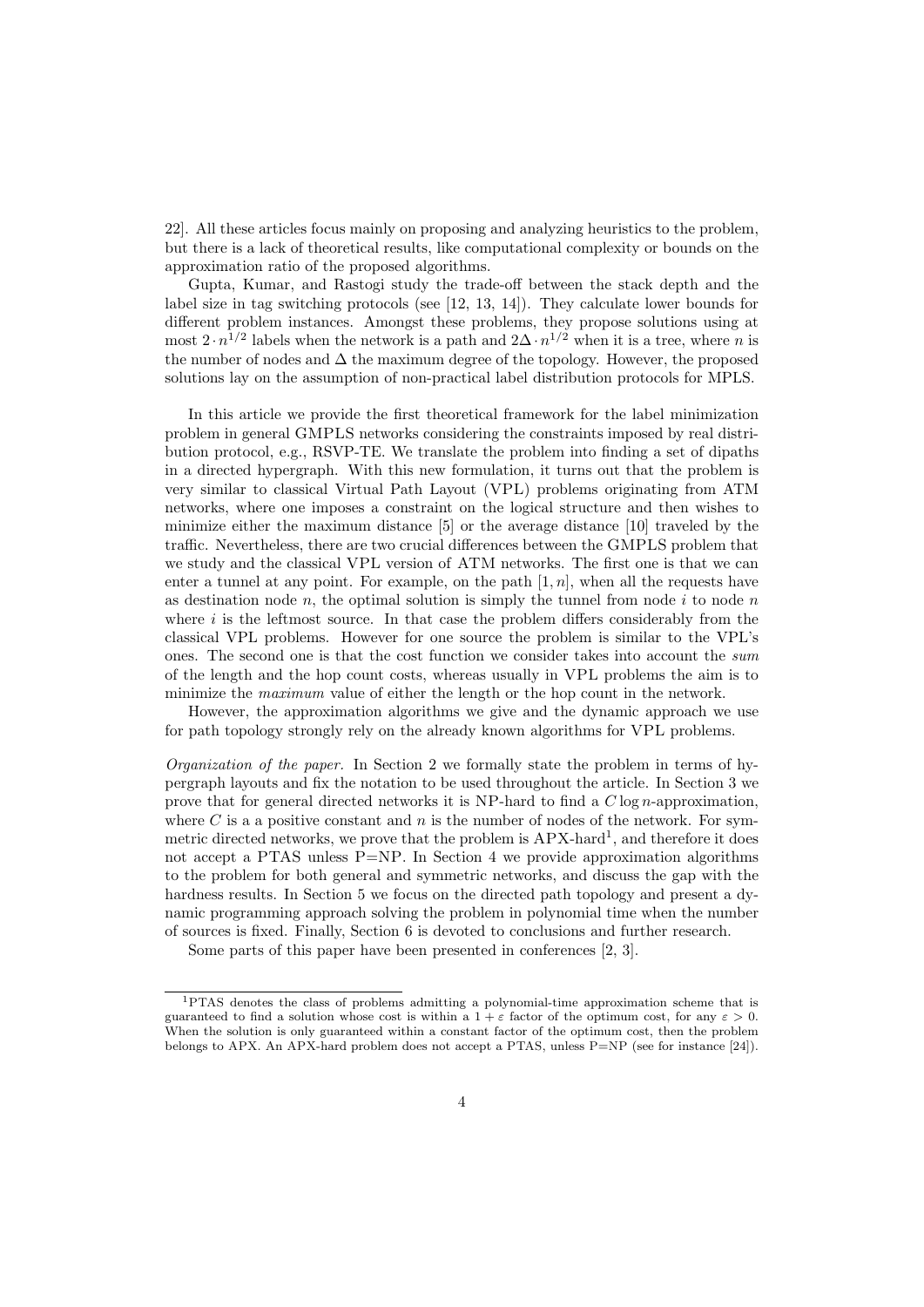### 2. GMPLS Logical Network Design as a Hypergraph Layout Problem

The logical network design problem that we address can be roughly described as follows: we are given a digraph (directed graph)  $G$  together with a set of weighted traffic demands (or requests) between couples of vertices in  $G$ , and we must find a set of tunnels of minimum cost allowing a routing upon this set of tunnels for all the traffic demands. Note that usually communication networks are symmetric digraphs (i.e. when operators set a link in one direction, they also set the opposite link). So it is interesting to study the symmetric case, which turns out to be computationally easier than the general directed case. Let us now precise each one of the above terms.

A tunnel is simply a directed path (or dipath) in G, and due to the technological constraints discussed in Section 1, traffic can enter anywhere in the tunnel but must leave only at the end of the tunnel.

To define the problem formally we need the following notation:

- $G = (V, E)$  is the underlying digraph (which can be symmetric or not) with  $|V| = n$ .
- $r_{i,j}$  is the request from node  $i \in V$  to node  $j \in V$ , with multiplicity  $m_{i,j}$ . R is the set of all requests.
- $P(G)$  is the set of all simple dipaths in G.
- t stands for a tunnel, and T is the set of tunnels, that is,  $t \in T \subseteq P(G)$ .
- $\ell$  is a length function on the arcs, that is,  $\ell : E \to \mathbb{N}^+$ .
- A tunnel t has length  $\ell(t) = \sum_{e \in t} \ell(e)$  and carries  $w(t)$  flows, or as referred in the rest of the paper,  $w(t)$  units of traffic.

Note that, a priori,  $w(t)$  depends on the routing policy. The cost  $c(t)$  of a tunnel t is then  $c(t) = w(t) + (\ell(t) - 1)$ , and the cost of a set of tunnels T is

$$
c(T) = \sum_{t \in T} (w(t) + \ell(t) - 1).
$$
 (1)

Each tunnel can be modeled as a directed hyperarc on the vertex set of G. This observation naturally leads to the definition of a hypergraph layout.

**Definition 1** (Hypergraph layout). Given a graph G and a set  $T \subseteq P(G)$ ,  $H(T)$  is the directed hypergraph with  $V(H(T)) = V(G)$ , and where for each tunnel  $t \in T \subseteq P(G)$ there is a directed hyperarc in  $H(T)$  connecting any vertex of t to the end of t.  $H(T)$  is called a hypergraph layout.

Note that a hypergraph  $H(T)$  defines a virtual topology on G. A hypergraph layout  $H(T)$  is said to be *feasible* if for each request  $r_{i,j} \in R$  there exists a dipath in  $H(T)$  from  $i$  to j. The problem can then be simply expressed as finding a feasible hypergraph layout of minimum cost. Let us now rewrite the cost function of Equation (1).

Given a hypergraph layout  $H(T)$ , let  $L(r_{i,j})$  be the number of hyperarcs that request  $r_{i,j}$  uses, and let  $d_H(i,j)$  be the distance from vertex i to vertex j in  $H(T)$ . Then the term  $\sum_{t \in T} w(t)$  of Equation (1) can be rewritten as  $\sum_{r_{i,j} \in R} L(r_{i,j}) \cdot m_{i,j}$  and, since  $L(r_{i,j}) \ge$  $d_H(i, j)$ , we conclude that in an optimal solution the routing necessarily uses shortest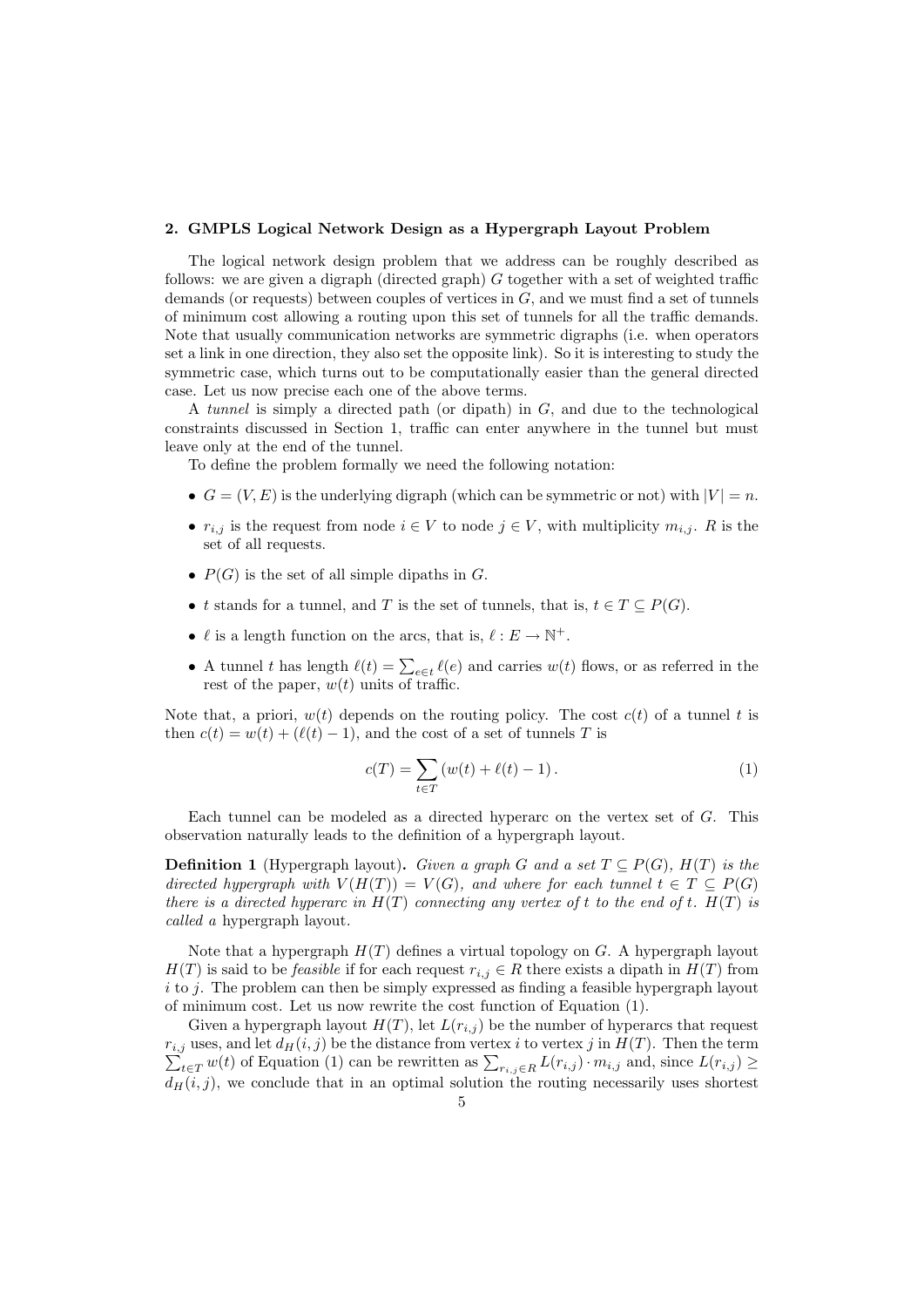dipaths in the hypergraph layout. It follows that the cost function of Equation (1) can be rewritten w.l.o.g. as

$$
c(T) = \sum_{t \in T} (\ell(t) - 1) + \sum_{r_{i,j} \in R} d_H(i,j) m_{i,j}.
$$
 (2)

The cost of a solution is of bicriteria nature. The first part is the cost of the hypergraph structure; we call it the total length of the layout. The second part is the total distance that the traffic travels in the hypergraph; we call it the total hop count. Both parts are conflicting. On the one hand, to minimize the hop count, it is enough to take a tunnel connecting any source to any destination. On the other hand, to minimize the total length of the layout, it is enough to consider a minimum arc-weighted hypergraph H such that for each request  $r_{i,j} \in R$ , vertices i and j lie on the same connected component  $of H.$ 

Summarizing, the problem can be stated as follows.

MINIMUM COST HYPERGRAPH LAYOUT: Given a digraph  $G$  with a length function and a set R of traffic requests, find a feasible hypergraph layout of minimum cost, where the cost of a hypergraph layout is defined as in Equation (2).

If G is a symmetric digraph, the problem is denoted MINIMUM COST SYMMETRIC HYpergraph Layout.

Computation of a solution for the example of Figure 2. Consider the path  $[s, 2]$  with one source s,  $m_{s,1}$  units of traffic destined to node 1 at distance  $\ell_1$  from s ( $\ell_1 - 1$  nodes between s and 1) and  $m_{s,2}$  units of traffic destined to node 2 at distance  $\ell_1 + \ell_2$  from s. See Figure 2 for an illustration. The optimal solution depends on the values  $\ell_i$  and  $m_{s,i}$ . Indeed, two solutions have to be examined. In the first solution, a specific tunnel  $(s, i)$  is configured for each destination i, giving two tunnels  $(s, 1)$  and  $(s, 2)$  with a total cost:  $(m_{s,1} + \ell_1 - 1) + (m_{s,2} + \ell_1 + \ell_2 - 1) = m_{s,1} + m_{s,2} + 2\ell_1 + \ell_2 - 2$ . The second solution is composed of the two tunnels  $(s, 1)$  and  $(1, 2)$ . The requests destined to 2 will first use the tunnel  $(s, 1)$  and then the tunnel  $(1, 2)$ . The traffic carried by  $(s, 1)$  is  $m_{s,1} + m_{s,2}$  and the traffic carried by  $(1, 2)$  is  $m_{s,2}$ . Therefore, the total cost is  $(m_{s,1} + m_{s,2} + \ell_1 - 1) + (m_{s,2} + \ell_2 - 1) = m_{s,1} + 2m_{s,2} + \ell_1 + \ell_2 - 2$ . The optimal solution is either the first one if  $\ell_1 \leq m_{s,2}$  or the second one if  $\ell_1 \geq m_{s,2}$ .

We state now a lemma to be exhaustively used in the sequel.

**Lemma 1.** In any network, there exists an optimal solution to the MINIMUM COST HYPERGRAPH LAYOUT problem such that all the traffic units of each request are routed via a unique dipath.

*Proof.* Suppose the traffic from node i to node j is routed via different shortest paths. Let  $P_1$  be one of these dipaths. We can reroute the traffic of any other dipath via  $P_1$ . The second part of the equation is unchanged and the cost is either unchanged or decreases if some tunnels of length more than 1 used in the other path become empty. ⊓⊔

We note that the results of this paper can be easily generalized if we use in Equation (2) a cost function, where instead of  $\ell(t) - 1$  we have a function  $p : P(G) \to \mathbb{R}^+$ .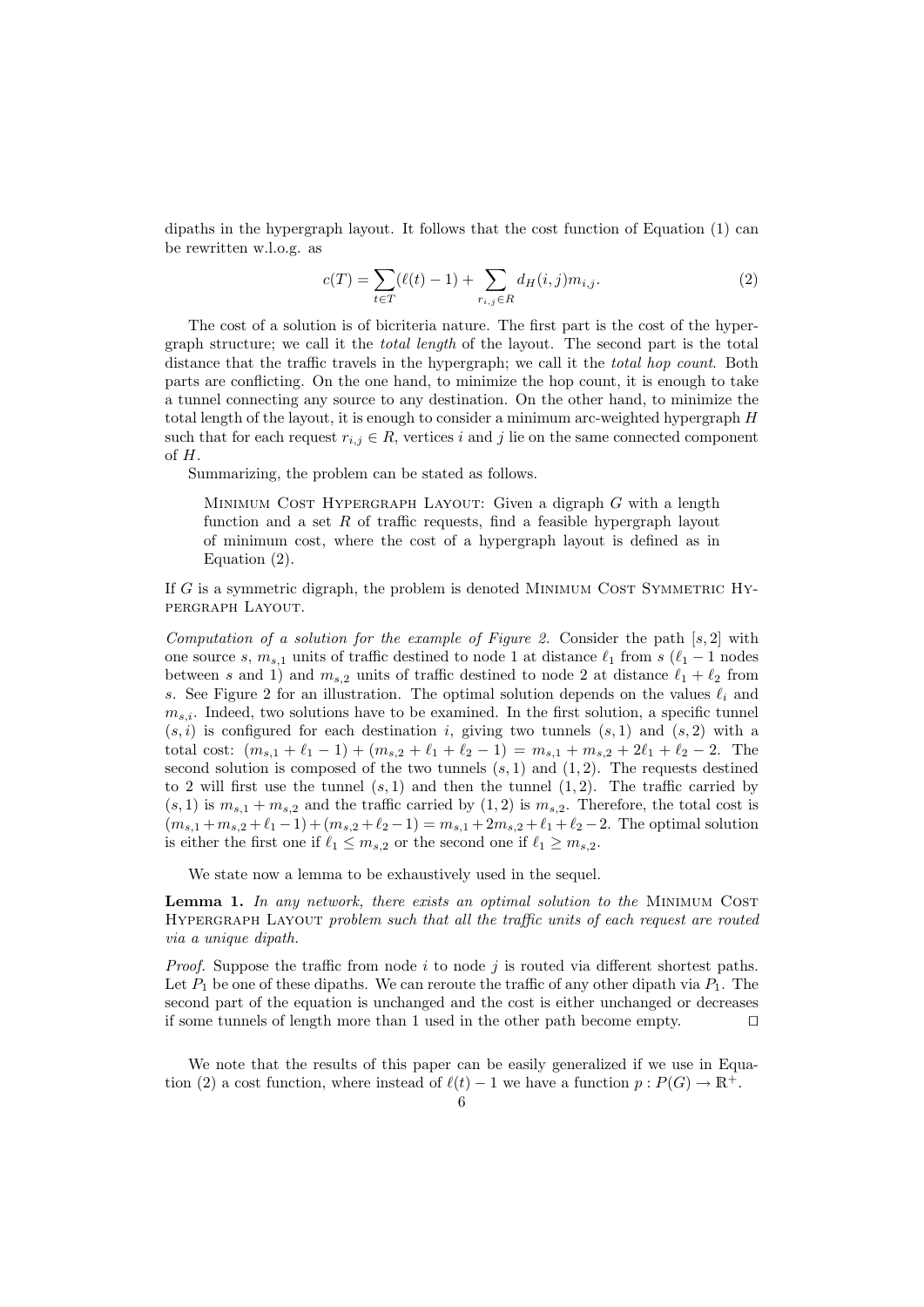

Figure 2: Depending on the values  $\ell_1$  and  $m_{s,2}$ , the optimal solution may be composed either of tunnels  $(s, 1)$  and  $(s, 2)$ , or of tunnels  $(s, 1)$  and  $(1, 2)$ .

### 3. Hardness Results

In this section we give hardness results for the MINIMUM COST HYPERGRAPH LAYout problem. We distinguish two cases according to whether the underlying network is symmetric or not. We focus on these cases in Sections 3.1 and 3.2.

# 3.1. General case

Theorem 1. The MINIMUM COST HYPERGRAPH LAYOUT problem cannot be approximated within a factor  $C \cdot \log n$  for some constant  $C > 0$ , even if the instance is a partial broadcast<sup>2</sup>, unless  $P = NP$ .

*Proof.* The reduction is from the MINIMUM SET COVER problem: given a finite set  $S$ with p elements  $a_j$ ,  $1 \leq j \leq p$ , and a collection C of subsets of S, the aim is to find a subcollection  $\mathcal{C}'$  of  $\mathcal C$  of minimum cardinality that covers all the elements of  $\mathcal S$ .

To a SET COVER instance with sets  $S_1, S_2, \ldots, S_k$ , with  $S_i \subseteq \{a_1, a_2, \ldots, a_p\}$ , we associate the following digraph:

- We start with a distinguished node s.
- With each set  $S_i$ ,  $1 \leq i \leq k$ , we associate a node  $v_i$  and a directed path of length  $L+1$  (L is a parameter to be specified later) from s to  $v_i$ .
- With each element  $a_j, 1 \leq j \leq p$ , we associate a vertex  $u_j$  and we add the arcs  $(v_i, u_j)$  if  $a_j \in S_i$ .
- The request set is a partial broadcast from s to  $u_j$ ,  $1 \leq j \leq p$ , each request with multiplicity 1.

<sup>2</sup>Recall that a *partial broadcast* is a request scheme with all the requests from a vertex s to some of the other vertices.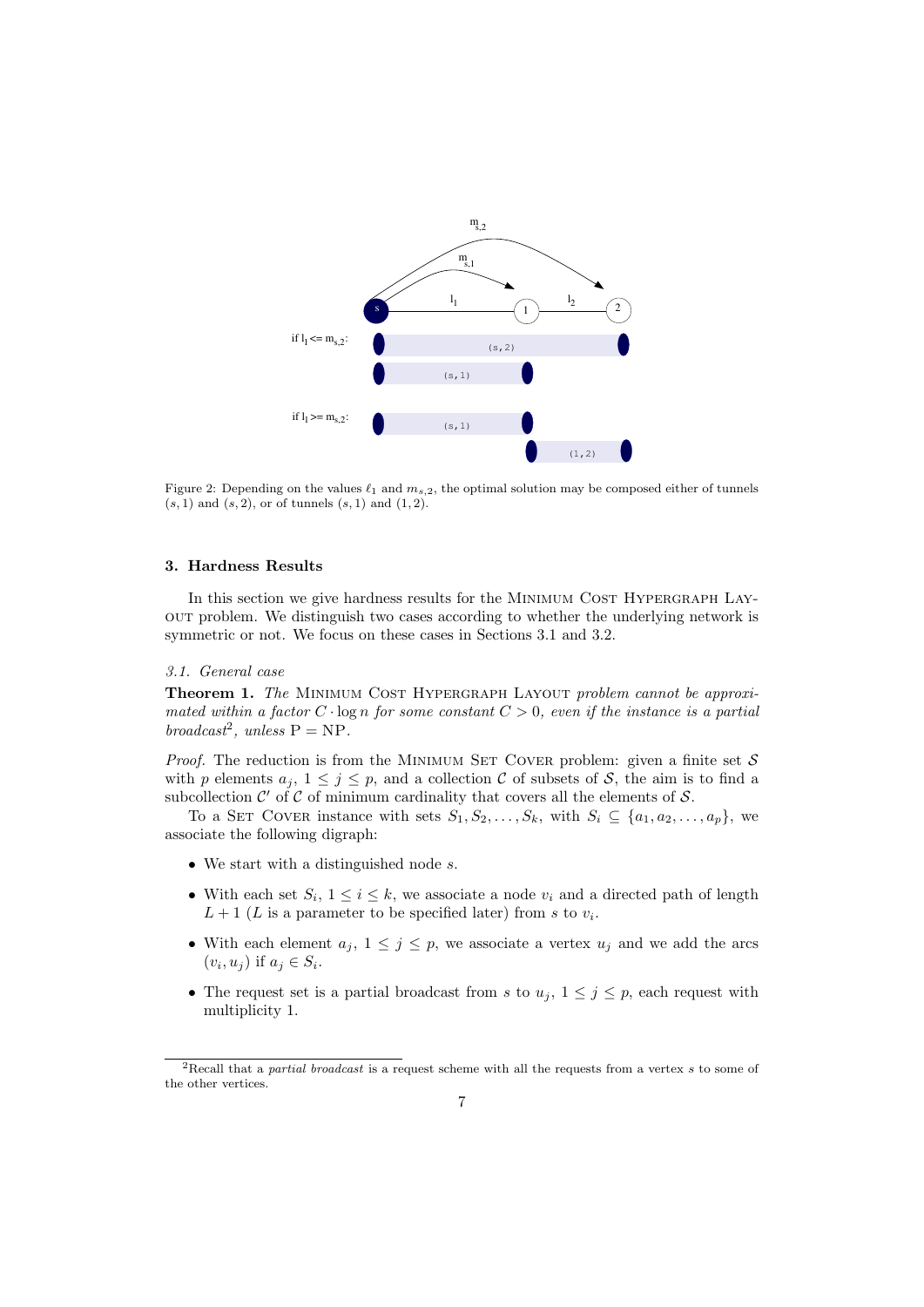

Figure 3: Reduction in the proof of Theorem 1.

This construction is illustrated in Figure 3. Observe that the transformation is done in polynomial time. Let  $OPT$  be the optimal cost of the MINIMUM COST HYPERGRAPH LAYOUT instance, and let  $OPT_{SC}$  be the optimal cost of the MINIMUM SET COVER instance.

Note that any cover defined by  $I \subseteq \{1, 2, \ldots k\}$  induces an Hypergraph Layout obtained as follows: we consider a tunnel of length  $L + 1$  connecting node s to each node  $v_i, i \in I$  corresponding to a set taken in the cover. Then for each  $u_j$  we set a tunnel from some  $v_i$  to  $u_j$ , for  $i \in I$  such that  $a_j \in S_i$ . Such a solution has cost  $L \cdot |I| + 2p$ . In particular, considering an optimal solution to the MINIMUM SET COVER instance we get

$$
OPT \le L \cdot OPT_{SC} + 2p. \tag{3}
$$

Conversely, consider a feasible optimal layout H of cost S. By Lemma 1, for each  $u_i$ , the dipath from s to  $u_i$  contains some  $v_i$  joined to  $u_i$ . Let I be the set of indices i of the  $v_i$  obtained in such a way. Then the sets  $S_i$ , for  $i \in I$ , cover  $a_1, \ldots, a_p$ . For each  $i \in I$ , consider a particular  $u_j$  joined by  $v_i$ . The cost of the tunnels to route the traffic from s to  $u_j$  is exactly  $L + 2$ . Indeed, if this routing uses h tunnels, the total length is  $L + 2 - h$ and the total hop count is h as  $m_{s,u_i} = 1$ .

To reach the  $p - |I|$  vertices  $u_j$  not already considered, we may reuse some tunnels. This increases for each node the total cost by at least 2 (one more tunnel with cost  $L+1$ or one more tunnel with cost 0 and usage of 2 tunnels). So altogether the cost of the solution is at least  $S \geq |I| \cdot (L+2) + 2(p-|I|) = L \cdot |I| + 2p$ . Therefore, we have a solution to the MINIMUM SET COVER with cost  $S_{SC} \leq \frac{S-2p}{L} \leq \frac{S}{L}$ .

Suppose that  $C_1 > 0$  is a constant such that we can approximate in polynomial time the MINIMUM COST HYPERGRAPH LAYOUT problem within a factor  $C_1 \cdot \log n$ . That is, we can find a solution such that  $S \leq C_1 \cdot \log n \cdot OPT$ . By the above discussion, we can then find in polynomial time a solution to the MINIMUM SET COVER instance with cost  $S_{SC}$  such that

$$
S_{SC} < \frac{S}{L} \leq \frac{C_1 \cdot \log n \cdot OPT}{L}.\tag{4}
$$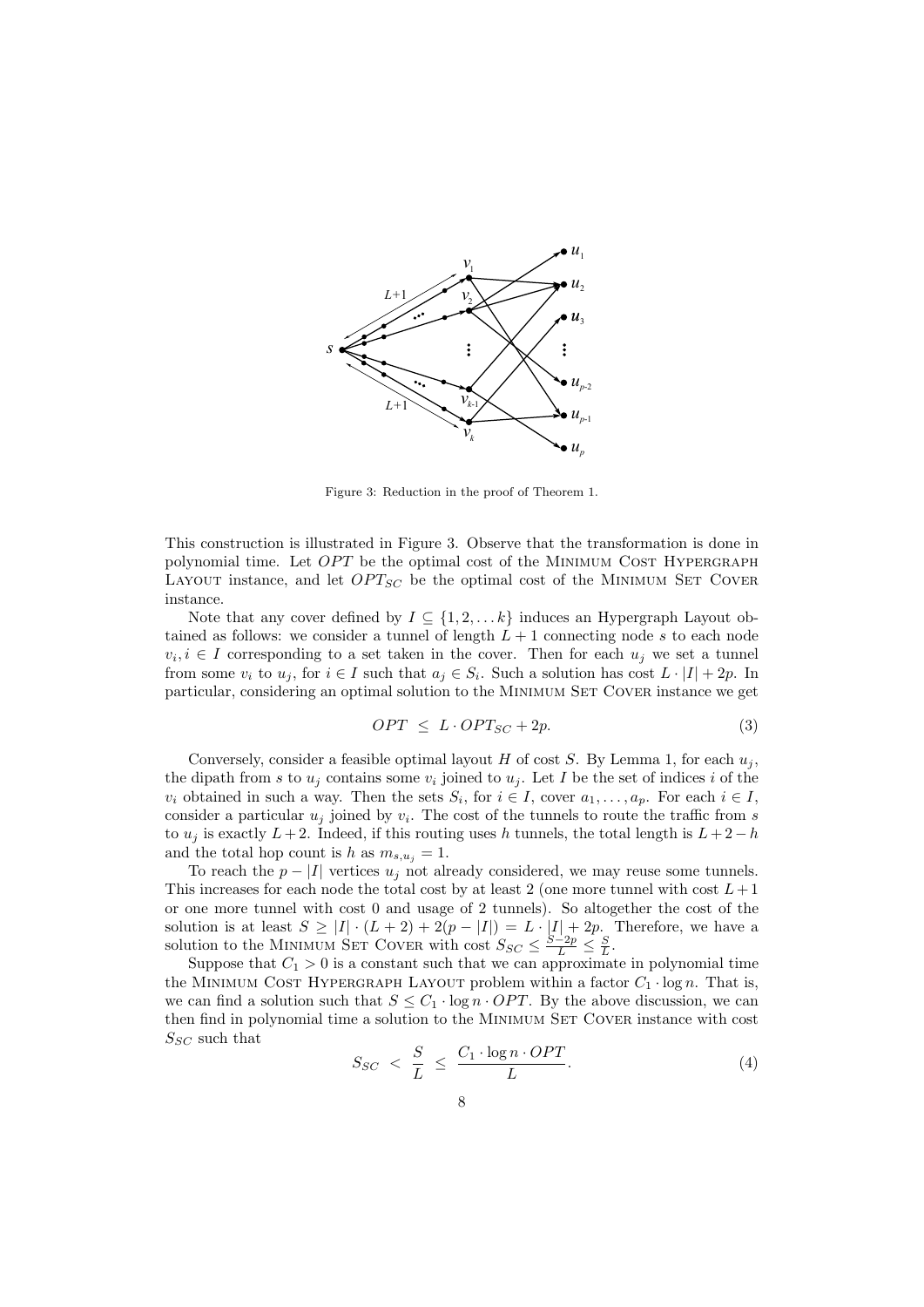Using Equation  $(3)$  in Equation  $(4)$  we obtain

$$
S_{SC} < \frac{C_1 \cdot \log n \cdot (L \cdot OPT_{SC} + 2p)}{L} = C_1 \cdot \log n \cdot OPT_{SC} + \frac{2C_1 \cdot p \cdot \log n}{L}.\tag{5}
$$

Let now  $L = p$ . As, w.l.o.g.,  $OPT_{SC} \geq 2$ ,

$$
S_{SC} \leq C_1 \cdot \log n \cdot (OPT_{SC} + 2) \leq 2C_1 \cdot \log n \cdot OPT_{SC}
$$
 (6)

Therefore, we have obtained a polynomial-time  $(2C_1 \cdot \log n)$ -approximation algorithm for MINIMUM SET COVER. On the other hand, in [9, 17] it is proved that MINIMUM SET COVER is not approximable within a factor  $C_3 \cdot \log n$ , for some constant  $C_3 > 0$ , unless  $P = NP$ . So for  $2C_1 = C_3$ , approximating MINIMUM COST HYPERGRAPH LAYOUT within a factor  $C_1 \cdot \log n$  is also NP-hard. □

#### 3.2. Symmetric case

When the input graph  $G$  is symmetric, we can consider  $G$  as an undirected graph where the edge  $\{i, j\}$  corresponds to the two arcs  $(i, j)$  and  $(j, i)$ .

Theorem 2. The MINIMUM COST SYMMETRIC HYPERGRAPH LAYOUT problem is APX-hard even if the instance is a partial broadcast. Therefore, it does not accept a PTAS unless P=NP.

Proof. The reduction is from MINIMUM STEINER TREE problem: given an edge-weighted graph  $G = (V, E)$  and a subset  $X \subseteq V$ , find a connected subgraph  $\Gamma$  with minimum edgeweight containing all the vertices in  $X$ . This problem is known to be APX-hard even if the edge-weights are 1 or 2 [6], hence it does not accept a PTAS unless  $P = NP$ . We can assume, by subdividing the edges of weight 2, that all edge-weights are equal to 1, and then the objective is to minimize the number of edges.

Given an instance  $(G = (V, E), X \subseteq V)$  of MINIMUM STEINER TREE on *n* vertices, we build an instance of MINIMUM COST SYMMETRIC HYPERGRAPH LAYOUT as follows. We take as underlying digraph G and as request set a partial broadcast from some vertex s in X to all the other vertices in X, all with multiplicity 1. We set all the edge lengths to  $L + 1 > 0$ , L being a parameter to be specified later.

Let  $OPT$  be the optimal cost to the MINIMUM COST SYMMETRIC HYPERGRAPH LAYOUT instance, and let  $OPT_{ST}$  be the optimal cost to the MINIMUM STEINER TREE instance, realized by a subgraph Γ. Let  $d<sub>\Gamma</sub>(s, x)$  denotes the distance from s to x in the graph Γ. Since Γ connects s to all the other vertices in X, it follows that

$$
OPT \le L \cdot OPT_{ST} + \sum_{x \in X \setminus \{s\}} d_{\Gamma}(s, x) \le L \cdot OPT_{ST} + n^2. \tag{7}
$$

Conversely, given any solution to the MINIMUM COST SYMMETRIC HYPERGRAPH LAYOUT instance with cost S and realized with a graph  $\Gamma_X$ , we can find a solution to the MINIMUM STEINER TREE instance (just by taking the edges used by some tunnel) with cost

$$
S_{ST} \leq \frac{S - \sum_{x \in X \setminus \{s\}} d_{\Gamma_X}(s, x)}{L} \leq \frac{S}{L}.
$$

Suppose for the sake of contradiction that there exists a PTAS for the Minimum COST SYMMETRIC HYPERGRAPH LAYOUT problem. Then, for each  $\varepsilon > 0$  we can find in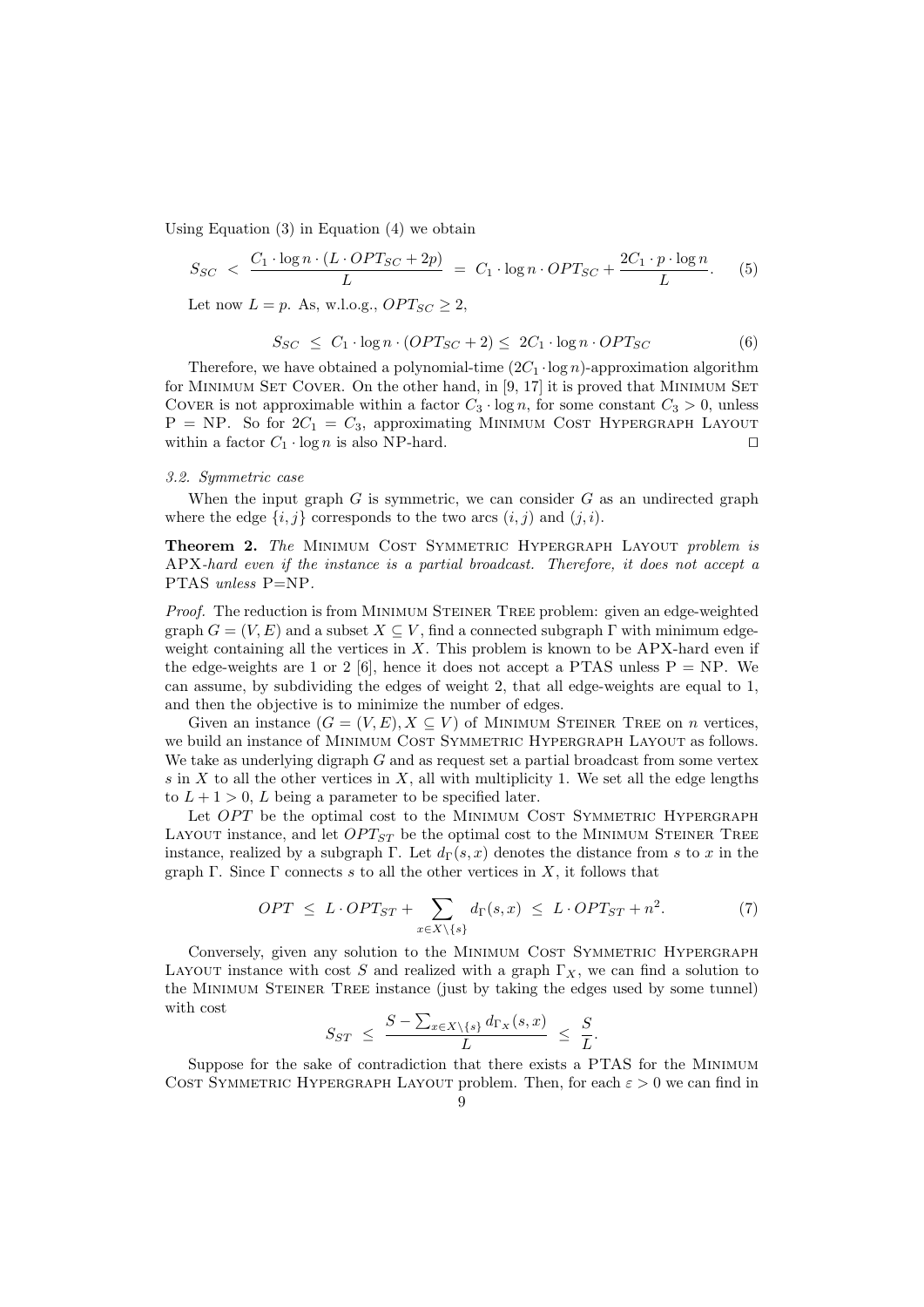

Figure 4: The binary layout depicted above gives a  $\log n$ -approximation algorithm for MINIMUM COST HYPERGRAPH LAYOUT on the path. If the path is undirected, we add the symmetric tunnels.

polynomial time a solution S such that  $S \leq (1+\varepsilon) \cdot OPT$ . Then, we can find a solution to the Minimum Steiner Tree instance such that

$$
S_{ST} \leq \frac{S}{L} \leq \frac{(1+\varepsilon) \cdot OPT}{L} \leq \frac{(1+\varepsilon) \cdot (L \cdot OPT_{ST} + n^2)}{L}, \tag{8}
$$

where we have used Equation (7) in the last inequality. Let now  $L = n^3$ . Equation (8) becomes

$$
S_{ST} \le (1+\varepsilon) \cdot OPT_{ST} + \frac{1+\varepsilon}{n}.
$$

That is, the existence of a PTAS for MINIMUM COST SYMMETRIC HYPERGRAPH LAYout would yield a PTAS for Minimum Steiner Tree, which is impossible by [6] unless  $P = NP.$ 

#### 4. Approximation Algorithms

In this section we provide approximation algorithms for the MINIMUM COST HYpergraph Layout problem. For the sake of presentation, we describe our algorithms when the network is a path, a tree, and a general graph in Sections 4.1, 4.2, and 4.3, respectively. Although the approximation factors are the same for paths and trees, we describe in Section 4.1 a simple and intuitive layout for the path, which differs from the approach of Section 4.2.

### 4.1. Case of the path

First assume that the path is directed. If  $n-1$  is a power of two, we define the following binary layout: we connect node 1 to node  $(n+1)/2$ , node  $(n+1)/2$  to node n, and we consider recursively the binary layout for  $(n+1)/2$  on the subdipaths  $[1,(n+1)/2]$ and  $[(n+1)/2, n]$ . If  $n-1$  is not a power of two, we consider the smallest value  $n' > n$ such that  $n' - 1$  is a power of two. Note that  $n' \leq 2n$ . We construct the binary layout for the dipath with  $n'$  vertices and then delete the last  $n'-n$  vertices and their adjacent arcs. The construction is illustrated in Figure 4 for  $n = 14$ , where we did the binary layout for  $n' = 17$  and deleted the vertices 15, 16, 17. It is clear that any request can be routed in this layout with at most  $\log n'$  hops, and that the total length of this layout is bounded above by  $\log n \cdot \ell([1, n])$ , where  $\ell([1, n])$  denotes the length of the dipath going from node 1 to node *n*. Therefore, as  $n' \leq 2n$ , the cost of this layout is at most  $\log 2n \cdot \sum_{r_{i,j}} m_{i,j} + \log 2n \cdot \ell([1, n])$ . We now distinguish two cases.

Consider first the case where the set of requests covers all the arcs of the path (an arc  $(u, u + 1)$  is covered by a request  $r_{i,j}$  if  $i \leq u < u + 1 \leq j$ . The total cost of a tunnel is at least  $(\ell(t) - 1 + 1)$ , as each tunnel carries at least one request. As the set of requests – and so the set of tunnels – covers all the arcs of the path, a lower bound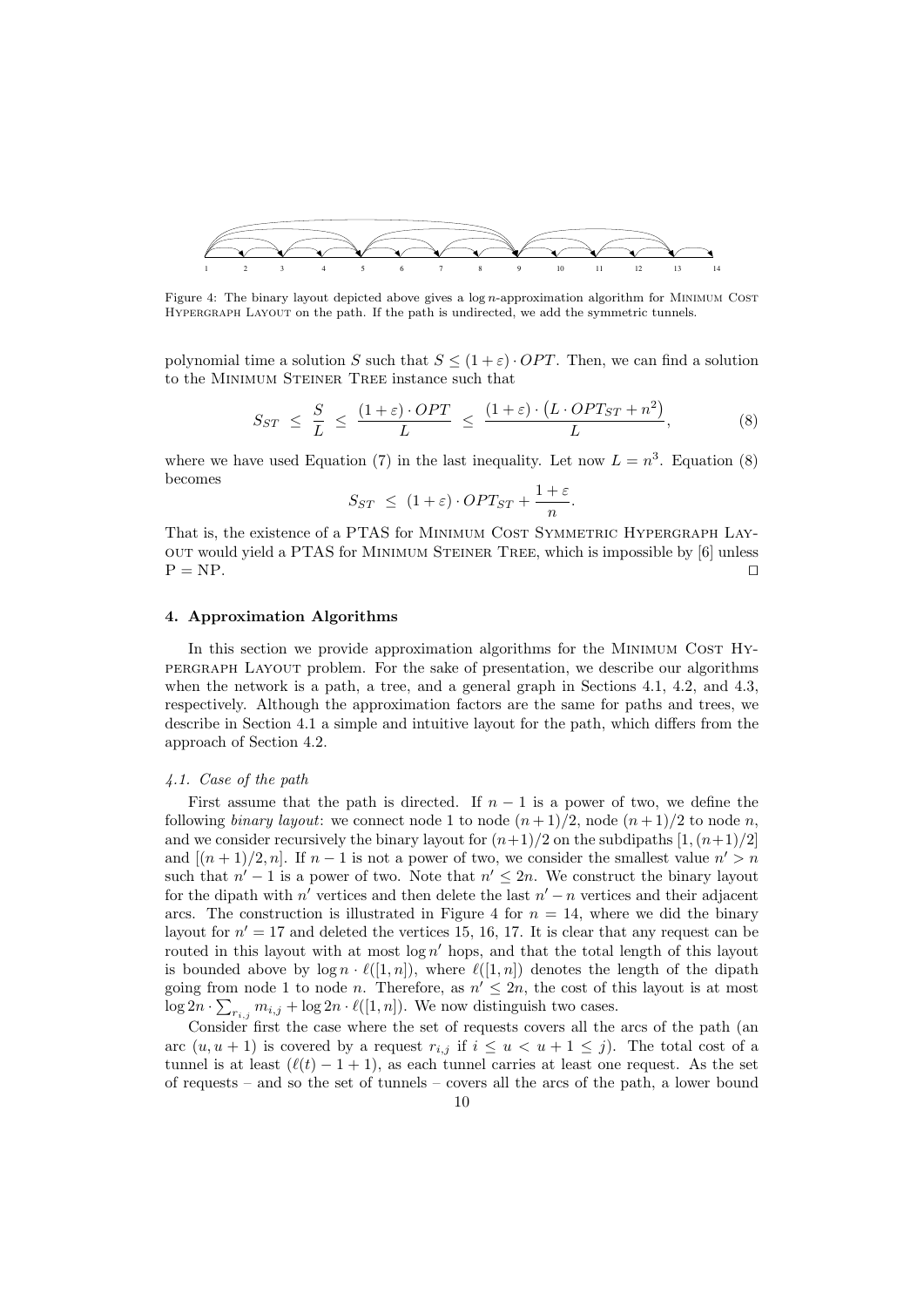for the minimum cost is  $\sum_{e} \ell(e) = \ell([1, n])$ . Another trivial lower bound is  $\sum_{r_{i,j}} m_{i,j}$ . Therefore,  $\frac{1}{2}\left(\ell([1,n]) + \sum_{r_{i,j}} m_{i,j}\right)$  is also a lower bound, and so using the binary layout in the whole path yields a  $2 \log(2n)$ -approximation.

If the set of requests does not cover all the arcs, we consider the span of an instance as the minimum (in terms of length) set of disjoint intervals of the path such that any request can be routed using only one of these intervals. Each arc of these intervals is covered by at least one request included in the interval, so we can apply the binary layout described above for any interval. We obtain for an interval of length  $n_i$  a  $2\log(2n_i)$ -approximation, and thus a  $2\log(\max_i(n_i)) < 2\log(2n)$  approximation for our problem.

If the path is undirected (or equivalently, a symmetric directed path), we add to the binary layout (defined analogously in the span of the instance) all the symmetric tunnels, hence multiplying the total length by two and keeping the total hop count constant. Summarizing,

Proposition 1. When the network is a path, there exists a polynomial-time approximation algorithm for the MINIMUM COST HYPERGRAPH LAYOUT problem with an approx*imation ratio*  $\mathcal{O}(\log n)$ .

## 4.2. Case of the tree

In [5] the authors studied the design of virtual topologies in ATM networks. Their model deals with point-to-point connections in the virtual graph, whereas in the MINImum Cost Hypergraph Layout problem, a tunnel can carry more than one request. Nevertheless, we can use the results of [5] to obtain good approximation algorithms. Namely, we are interested in the following result which establishes the trade-off between the maximum load c and the diameter of a virtual topology allowing to route an "all-toall" (in the sense that each node sends traffic to all the nodes reachable from it) traffic in a general tree.

**Theorem 3** (Bermond *et al.* [5]). In a directed tree on n nodes such that each node sends traffic to all the nodes reachable from it, for each value of  $c \geq 1$  there exists a virtual topology allowing to route all traffic with diameter at most  $10c \cdot n^{\frac{1}{2c-1}}$  and load at most c. In addition, such a virtual topology can be constructed in polynomial time.

In particular, if we set  $c = \frac{\log n + 1}{2}$ , Theorem 3 implies that we can find in polynomial time a virtual topology with load  $\mathcal{O}(\log n)$  and diameter at most  $(5 \log n + 5) \cdot n^{\frac{1}{\log n}} =$  $10 \log n + 10 = \mathcal{O}(\log n)$ .

Consider a general directed tree and suppose first that the instance of the Minimum Cost Hypergraph Layout problem is such that each node sends traffic to all the nodes reachable from it. Each arc must be used by some tunnel, and so like for paths, one lower bound is  $\frac{1}{2} \left( \sum_{e \in E} \ell(e) + \sum_{r_{i,j}} m_{i,j} \right)$ .

In the layout described above, each arc is used at most  $\frac{\log n+1}{2}$  times, and therefore the total length of this layout is  $\mathcal{O}(\log n \cdot \sum_{e \in E} \ell(e))$ . Since the diameter is also  $\mathcal{O}(\log n)$ , the total hop count is  $\mathcal{O}(\log n \cdot \sum_{r_{i,j} \in R} m_{i,j})$ . So altogether, we have an  $\mathcal{O}(\log n)$ -approximation.

Suppose now that the traffic instance is a general one. Similarly to Section 4.1, we define the span of an instance as a minimum set of subtrees such that any request can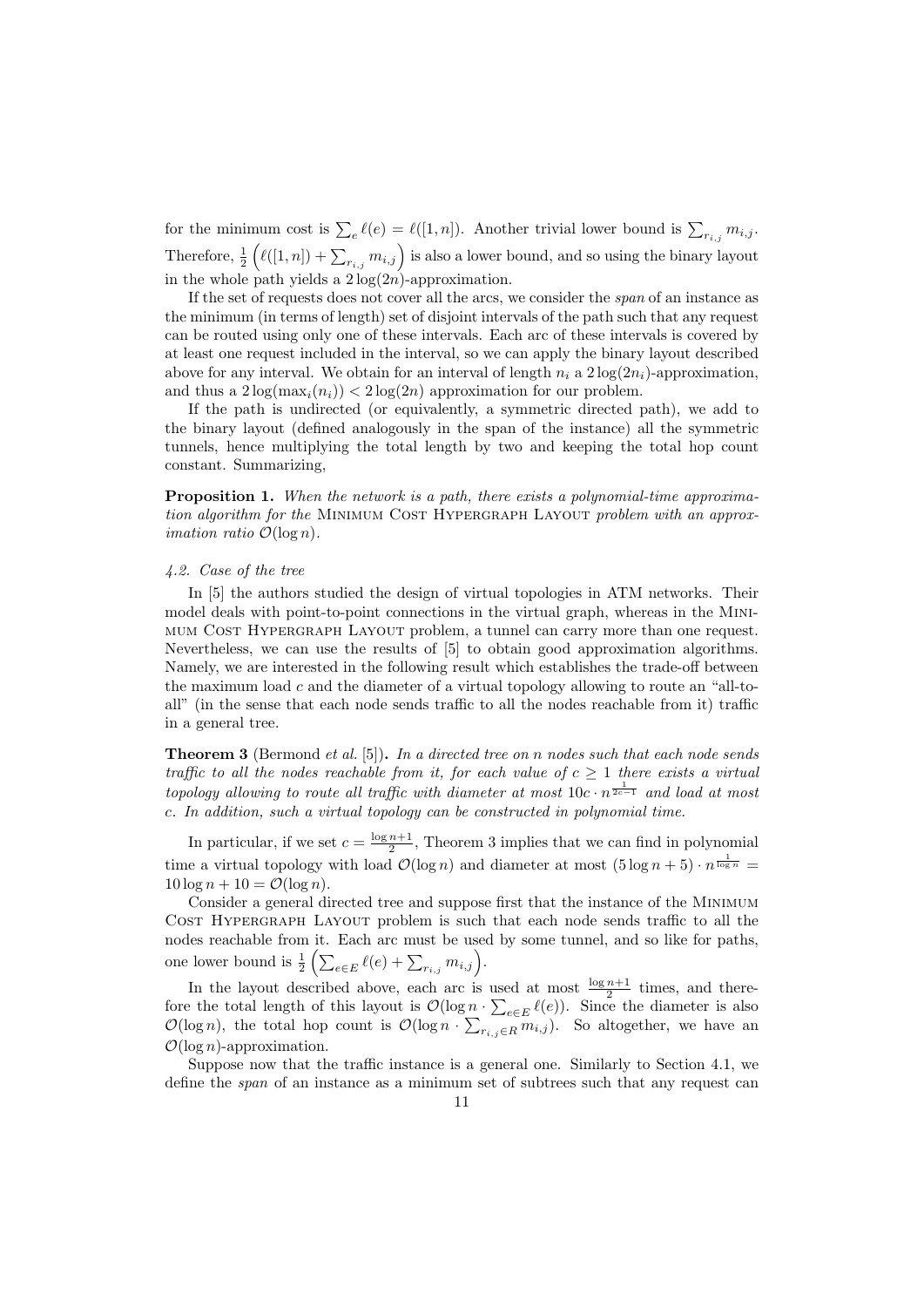be routed within one of these trees. Then, we apply the layout of Theorem 3 to each connected component of the span, obtaining the same approximation ratio. Finally, for symmetric trees, we just multiply the length of the layout by 2 by adding the symmetric tunnels, as we did in Section 4.1. Summarizing,

Proposition 2. When the network is a tree, there exists a polynomial-time approximation algorithm for the MINIMUM COST HYPERGRAPH LAYOUT problem with an approx*imation ratio*  $\mathcal{O}(\log n)$ .

#### 4.3. General network

Whereas the approximation algorithms described in Sections 4.1 and 4.2 have the same approximation ratios in general and symmetric paths or trees (which is not surprising, as in a tree the only path from  $i$  to  $j$  is also the only path from  $j$  to  $i$  if it exists), we shall see in this section that it is not the case in a general network. Namely, the problem seems much easier to approximate in symmetric networks.

Let us introduce the following problem, that will be used in the approximation algorithms presented in this section: in the Minimum Generalized Steiner Network problem, we are given a graph  $G = (V, E)$ , a weight function  $w : E \to \mathbb{N}$ , a capacity function  $c: E \to \mathbb{N}$ . Recall that  $r_{i,j}$  is the request from node  $i \in V$  to node  $j \in V$ , with multiplicity  $m_{i,j}$ . The objective is to find a *Steiner network* over G that satisfies all the requirements and obeys all the capacities, i.e., a function  $f : E \to \mathbb{N}$  such that, for each edge  $e \in E$ ,  $f(e) \leq c(e)$  and, for any pair of nodes i and j, the number of edge-disjoint paths between i and j is at least  $m_{i,j}$ , where for each edge e,  $f(e)$  copies of e are available. The aim is to minimize the cost of the network, i.e.,  $\sum_{e \in E} w(e) \cdot f(e)$ . If the input graph G is undirected, the problem is approximable within  $\mathcal{O}(\log r_{\max})$ , where  $r_{\text{max}}$  is the maximum requirement [11], and within a constant factor 2 when all the requirements are equal [15]. The directed version of the problem is approximable within  $\mathcal{O}(n^{2/3} \log^{1/3} n)$  [8].

Symmetric network. Suppose first that the network is symmetric. Given an instance  $(G, \ell, R)$  of MINIMUM COST HYPERGRAPH LAYOUT in a general symmetric network, we build an instance of the associated MINIMUM GENERALIZED STEINER NETWORK problem as follows. We take as underlying graph G itself, and we take as weight function the length function of G, that is,  $w(e) = \ell(e)$  for all  $e \in E(G)$ . For  $i, j \in V(G)$ , we set  $r_{i,j} = 1$  whenever  $m_{i,j} > 0$ , and  $r_{i,j} = 0$  otherwise. Finally, we set  $c(e) = +\infty$  for all  $e \in E(G)$ .

Let  $F$  be an optimal solution to this MINIMUM GENERALIZED STEINER NETWORK instance (note that F may be disconnected), and let  $\ell(F) = \sum_{e \in E(F)} \ell(e)$ . The following easy observation will be useful: since  $F$  is the minimum (in terms of total edge-length) subgraph of G such that any couple source-destination lies on the same connected component, the total length of any solution to the Minimum Cost Hypergraph Layout problem is at least  $\ell(F)$ . Using the algorithm of [15], we can find in polynomial time a Steiner network F' with  $\ell(F') \leq 2 \cdot \ell(F)$ . Since the edge capacities are set to  $+\infty$ , we can assume that such a Steiner network  $F'$  is a forest. The layout is then obtained by applying the algorithm described in Section 4.2 to each connected component of  $F'$ .

 $\sum_{r_{i,j}\in R} m_{i,j}$ . On the other hand, the total length of this layout is  $\mathcal{O}(\log n \cdot \ell(F'))$ It is clear that the hop count of this layout is at most  $\mathcal{O}(\log n)$  times the lower bound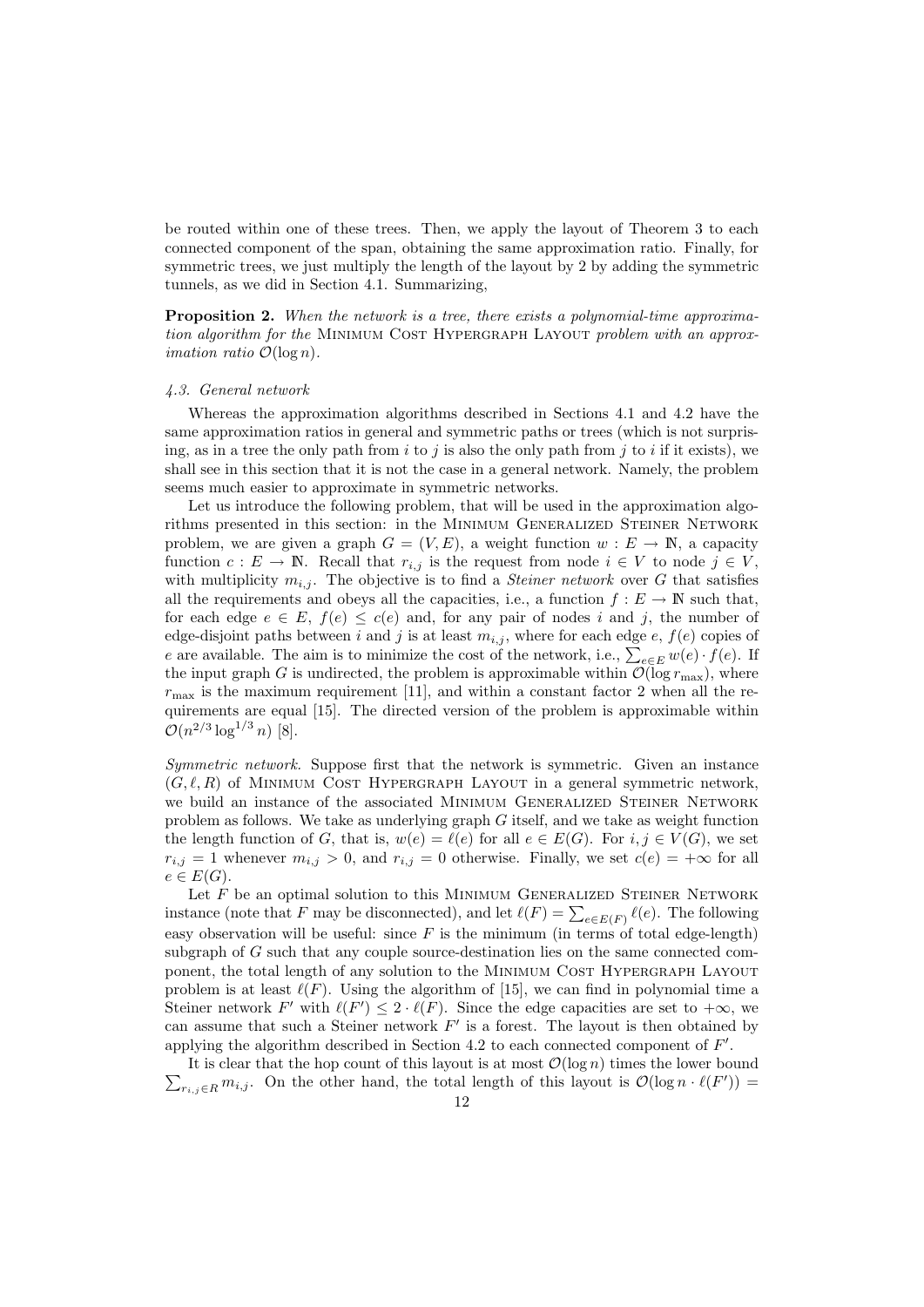$\mathcal{O}(\log n \cdot \ell(F))$ . Since the total cost of any layout is lower-bounded by  $\frac{1}{2} \left( \ell(F) + \sum_{r_{i,j}} m_{i,j} \right)$ , the  $\mathcal{O}(\log n)$ -approximation follows. Summarizing,

Theorem 4. In a general symmetric network, there exists a polynomial-time approximation algorithm for the MINIMUM COST SYMMETRIC HYPERGRAPH LAYOUT problem with an approximation ratio  $\mathcal{O}(\log n)$ .

General directed network. In a not necessarily symmetric network, if we follow the same approach as in the symmetric case, the assumption that the graph  $F'$  (the solution to the Minimum Generalized Steiner Network) is a directed forest does not hold anymore, and therefore we cannot apply the layout of Section 4.2 directly to  $F'$ .

To overcome this problem, we proceed as follows: suppose that  $F'$  is connected, otherwise we proceed independently in each connected component. We partition  $F'$  into strongly connected components  $F_1, \ldots, F_l$ . Note that this partition can be found in linear time [23]. Then, if we shrink each  $F_k$  to a single vertex, for  $1 \leq k \leq l$ , we obtain a directed acyclic graph (a DAG for short). We remove arcs from this DAG until we obtain a directed tree  $T$  such that all the requests can be routed using only edges from T and  $F_k$ ,  $1 \leq k \leq l$ .

For  $k = 1, \ldots, l$ , we select in component  $F_k$  an arbitrary distinguished node  $v_k$ , and let  $T_k^{\text{out}}$  and  $T_k^{\text{in}}$  be two directed spanning trees of  $F_k$  such that  $T_k^{\text{out}}$  is routed at  $v_k$  and such that  $v_k$  is reachable in  $T_k^{\text{in}}$  from any vertex in  $F_k$ . Note that  $T_k^{\text{out}}$  and  $T_k^{\text{in}}$  exist and can be efficiently computed since  $F_k$  is strongly connected [23].

The routing within each of the  $2l + 1$  trees T and  $T_k^{\text{out}}, T_k^{\text{in}}, 1 \le k \le l$ , is carried out according to the layout described in Section 4.2, whose diameter (in each tree) is at most  $\log n$ .

Then our routing strategy is the following. If  $m_{i,j} > 0$  and  $i, j$  lie on the same component  $F_k$ , we send the request from i to  $v_k$  using the arcs of  $T_k^{\text{in}}$ , and then from  $v_k$  to j using the arcs of  $T_k^{\text{out}}$ . Otherwise, if i lies on a component  $T_k$  and j lies on a component  $T_{k'}$  with  $k \neq k'$ , we send the request from i to  $v_k$  using the arcs of  $T_{k}^{in}$ , then from  $v_k$  to  $v_{k'}$  using the arcs of T, and finally from  $v_{k'}$  to j using the arcs of  $T_{k'}^{\text{out}}$ .

Using the above routing scheme, each request is routed either with at most  $2 \log n$ hops (if source and destination lie on the same connected component of  $T$ ) or at most  $3 \log n$  (otherwise).

Recall that the best approximation ratio to the MINIMUM GENERALIZED STEINER NETWORK problem is  $\mathcal{O}(n^{2/3} \log^{1/3} n)$  [8], and therefore the total length of the obtained layout is at most  $\mathcal{O}(n^{2/3} \log^{1/3} n)$  times the total length of an optimal one. The layout used in each tree introduces just a multiplicative term to the total length bounded by  $\mathcal{O}(\log n)$  (see Section 4.2). On the other hand, by the arguments above the total hop count of this layout is at most  $\mathcal{O}(\log n)$  times the total hop count of an optimal layout. Summarizing, we obtain an  $\mathcal{O}(n^{2/3} \log^{4/3} n)$ -approximation.

Theorem 5. In a general network, there exists a polynomial-time approximation algorithm for the MINIMUM COST SYMMETRIC HYPERGRAPH LAYOUT problem with an approximation ratio  $\mathcal{O}(n^{2/3} \log^{4/3} n)$ .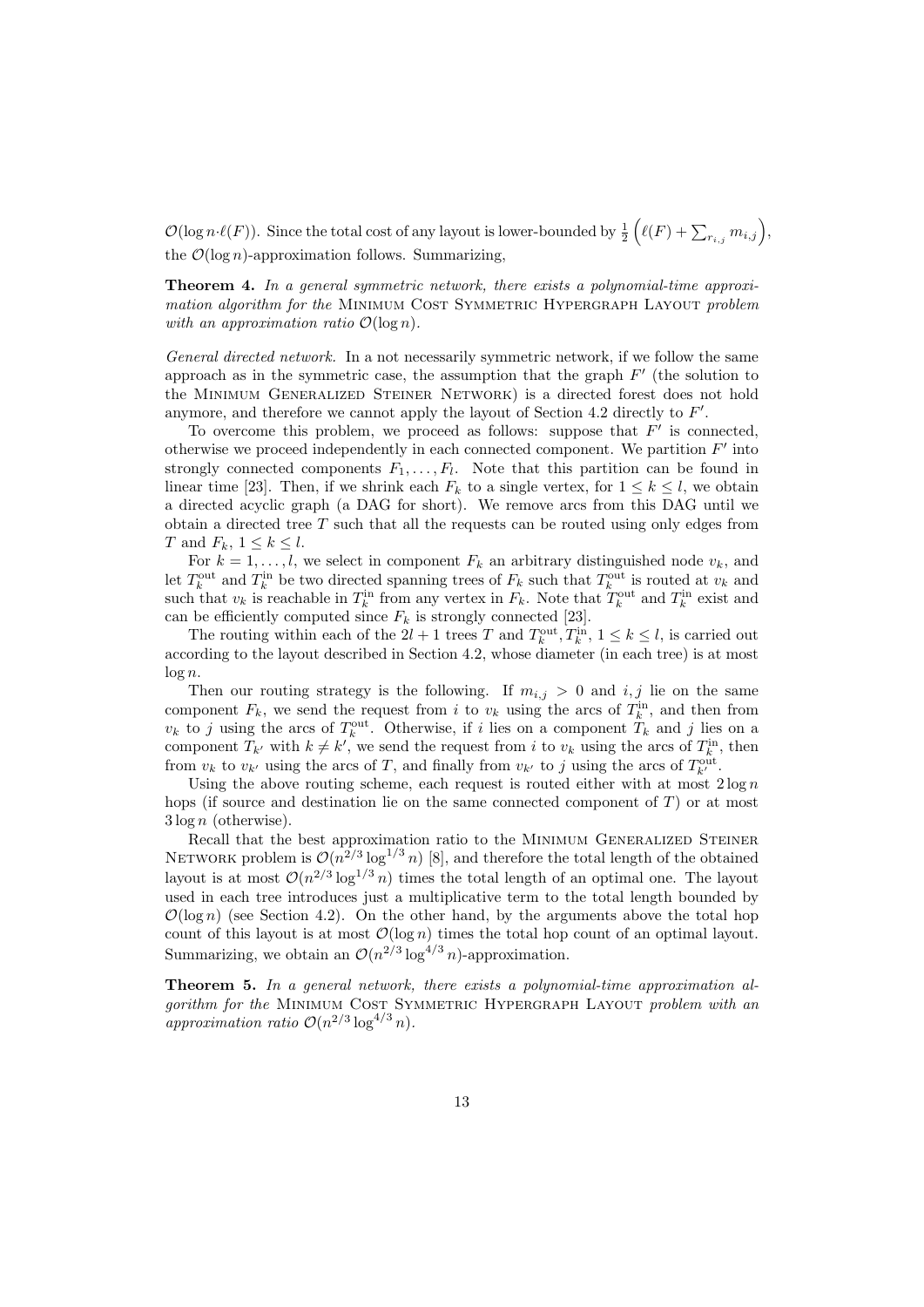#### 5. The Hypergraph Layout Problem on the Path

In this section we focus on the case when the underlying digraph is a directed path. Our approach consists in a dynamic programming algorithm that computes partial solutions induced on subdipaths of the original dipath. We provide the details for one and two sources in Sections 5.1 and 5.2, respectively, and then we present the general ideas in Section 5.3 to generalize the problem to a fixed number  $k$  of sources on the path.

#### 5.1. Case of a single source

We present in this section the algorithm for a single source (a similar approach has been used in [10] with a different objective).

First, let us introduce some notations that will be useful in the sequel.

- Nodes are numbered from left to right  $1, \ldots, n$ . We denote by [i, j] the subdipath from node i to node j (with  $i < j$ ) and since the path is directed, we assume w.l.o.g. that the source is located in the leftmost node of the path (node 1).
- We denote by  $OPT[i, j]$  the cost of an optimal solution for the dipath  $[i, j]$  with a unique source located at i and sending to a node  $u, i < u \leq j$  a request of multiplicity  $m_{i,u} = m_{1,u}$ .
- For a given node i and an interval  $[u, v]$ , let  $\alpha(i)$  be the rightmost endvertex in  $[u, v]$  of a tunnel starting in i (said otherwise,  $(i, \alpha(i))$ ) is the longest tunnel issued from i and ending in  $[u, v]$ .

The first crucial observation is that the structure of the tunnels in an optimal solution is non-crossing, i.e., two tunnels can only intersect in an optimal solution if one is strictly inside the other, as stated in the following lemma.

**Lemma 2** (Gerstel *et al.* [10]). Let the network be a directed path, with a unique source at node *i* and with requests to nodes in  $[i, j]$ . The set of tunnels  $T$  of an optimal solution for MINIMUM COST HYPERGRAPH LAYOUT is such that, if  $(i, \alpha(i))$  is the longest tunnel from i to  $[i, j]$   $(\alpha(i) \leq j)$ , then there is no tunnel  $(k, l)$  in T with  $i \leq k < \alpha(i) < l \leq j$ .

*Proof.* Suppose there exists such a tunnel  $(k, l)$  (see Figure 5). As  $\alpha(i)$  is the rightmost node, then  $k \neq i$ , otherwise  $(i, l)$  would have been longer than  $(i, \alpha(i))$ . Therefore, the number of consecutive tunnels from i to l, namely  $h(i, l)$ , satisfies  $h(i, l) \geq 2$ . Consider the set of tunnels  $T'$  obtained from T by deleting the tunnel  $(k, l)$  and adding, if it does not exist, the tunnel  $(\alpha(i), l)$ .

Any request from node i to some node u in  $[l, j]$  which was routed via the tunnel  $(k, l)$  is now routed till l through two consecutive tunnels  $(i, \alpha(i))$  and  $(\alpha(i), l)$ . It is an admissible solution whose cost satisfies:

$$
c(T') \le c(T) - \lambda_l h(i, l) - (l([k, l]) - 1) + 2\lambda_l + l([\alpha(i), l]) - 1,
$$

where  $\lambda_l$  is the number of requests arriving at l or transiting via l. As  $h(i, l) \geq 2$  and  $\ell([\alpha(i), l]) < \ell([k, l]), c(T') < c(T).$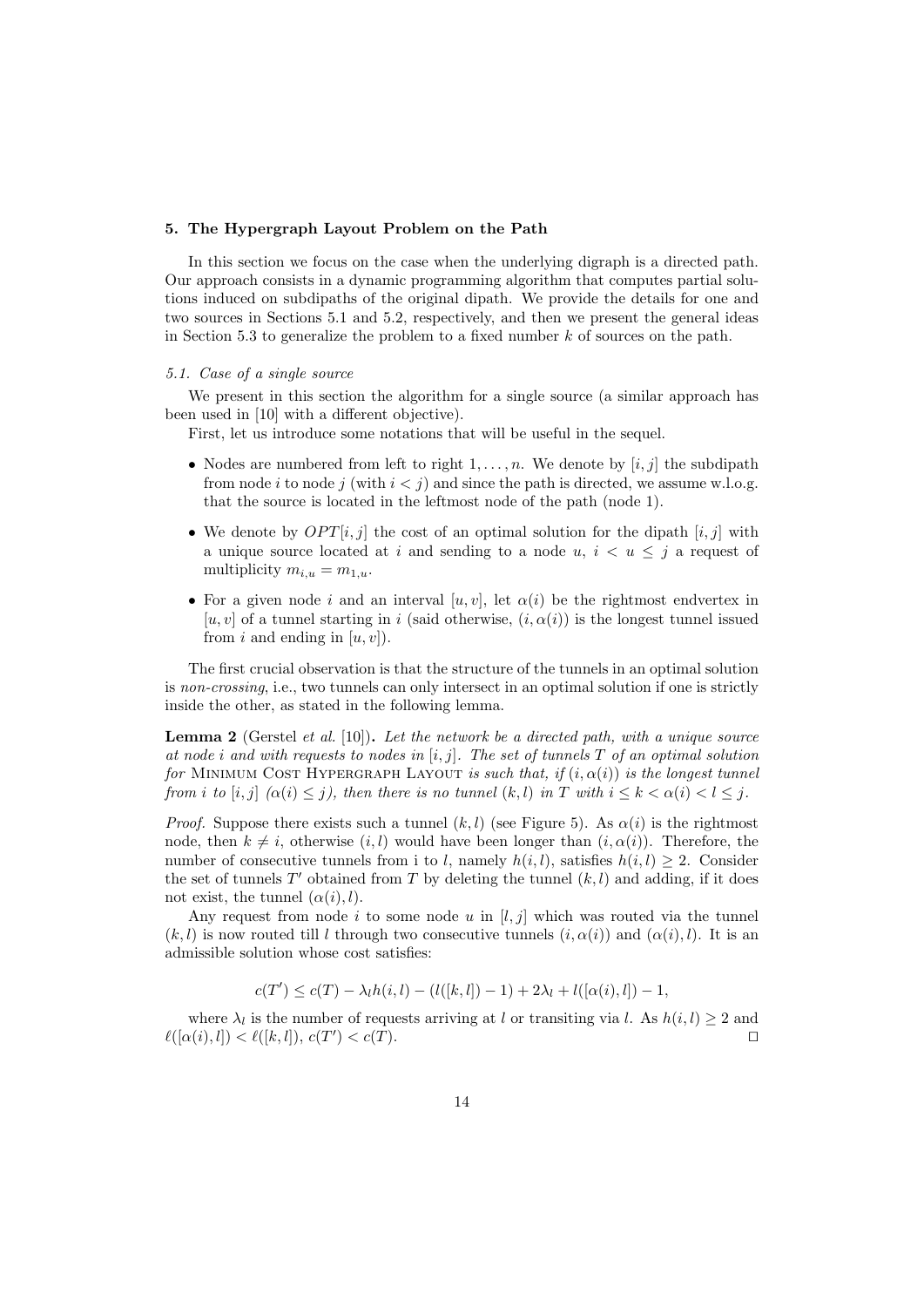

Figure 5: Case of a single source and the non-crossing property.

Lemma 2 leads to the following approach: consider the rightmost tunnel originating from the source, node 1 and assume it ends at node  $\alpha(1)$ . As there is no tunnel crossing  $\alpha(1)$ , all the requests for nodes in  $\alpha(1) + 1, n$  have to be routed first by tunnel  $(1, \alpha(1))$ and so can be considered as emitted by a source at node  $\alpha(1)$ . Therefore, we can split the problem into two subproblems: find an optimal solution for the requests to  $[1, \alpha(1) - 1]$ and an optimal solution for the dipath  $[\alpha(1), n]$  with source at  $\alpha(1)$ . This approach allows us to compute the optimal solution for a path with  $n$  vertices recursively.

**Proposition 3.** The cost of an optimal solution  $OPT[i, j]$  for problem MINIMUM COST HYPERGRAPH LAYOUT on the dipath  $[i, j]$  with source i may be expressed as follows:

$$
OPT[i,j] = \min_{i < \alpha(i) \le j} C_{\alpha(i)}[i,j] \tag{9}
$$

with

$$
C_{\alpha(i)}[i,j] = \left(\sum_{k=\alpha(i)}^j m_{1,k} + \sum_{e \in E([i,\alpha(i)])} \ell(e) - 1\right) + OPT[i,\alpha(i) - 1] + OPT[\alpha(i),j].
$$

*Proof.* By Lemma 2, let  $\alpha(i)$  be the rightmost node in  $[i, j]$  from i in an optimal solution. Then, the cost of the solution is the sum of the cost of the tunnel  $(i, \alpha(i))$  equals  $\sum_{k=\alpha(i)}^{j} m_{1,k} + \sum_{e \in E([i,\alpha(i)])} \ell(e) - 1$  plus the cost of an optimal solution on the subpath  $[i, \alpha(i) - 1]$  and the cost of an optimal solution on the subpath  $[\alpha(i), j]$  with source in  $\alpha(i)$ , that is,  $C_{\alpha(i)}[i,j]$ . Then,  $OPT[i,j]$  takes the  $\alpha(i)$  in  $[i,j]$  that minimizes the value  $C_{\alpha(i)}[i,j].$  $[i, j].$ 

**Theorem 6.** Let the network be a directed path  $[1, n]$  with a unique source at node 1, then an optimal solution of the MINIMUM COST HYPERGRAPH LAYOUT problem can be computed in  $\mathcal{O}(n^3)$  time.

Proof. The algorithm proceeds as follows.

- First, it computes optimal solutions for dipaths of length 1, namely  $OPT[i, i+1] =$  $m_{1,i+1} + \ell([i,i+1]) - 1.$
- Then, it computes solutions for dipaths of length 2, of the form  $[i, i + 2]$ , using the values already computed as  $OPT[i, i + 2] = \min\{C_{i+1}, C_{i+2}\}\$  where  $C_{i+1} =$  $m_{1,i+1} + m_{1,i+2} + \ell([i, i+1]) - 1 + OPT[i+1, i+2]$  and  $C_{i+2} = m_{1,i+2} + \ell([i, i+1])$  $2]$ ) – 1 + OPT[ $i, i + 1$ ].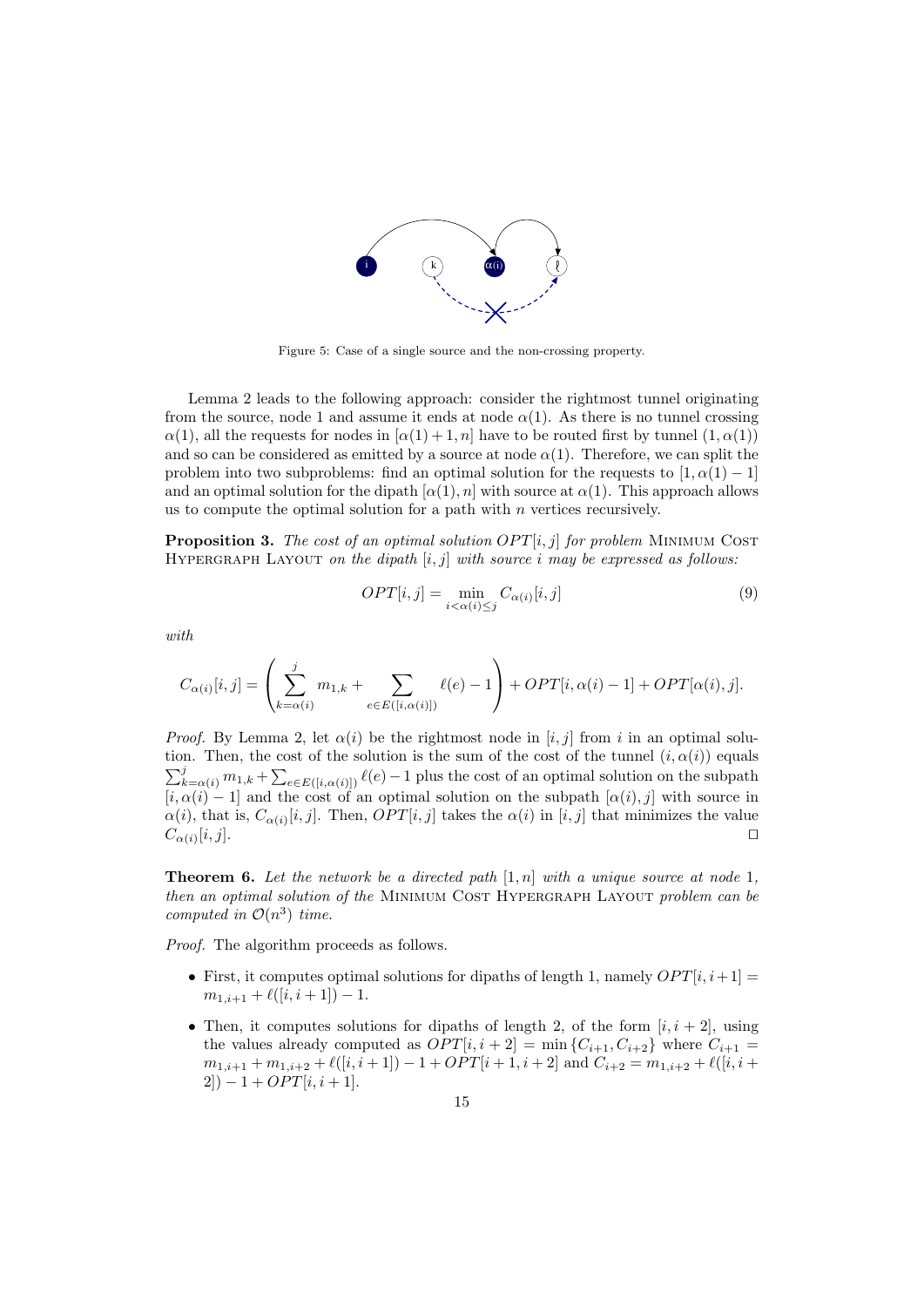

Figure 6: An example with its optimal solution.

• Then, it computes solutions for dipaths of length  $3, 4, \ldots$  until dipath  $[1, n-1]$  (see example of Figure 6).

Altogether we have to compute  $\frac{n(n-1)}{2}$  values and each computation needs  $\mathcal{O}(n)$ operations. Indeed, note that to compute the  $\sum_{k=\alpha(i)}^{j} m_{1,k}$ , we use a table of size n containing partial sum of the weights  $M[j] = \sum_{i=2}^{j} m_{1,i}$ , and so  $\sum_{k=\alpha}^{\beta} m_{1,k} = M[\beta]$  $M[\alpha-1].$ 

So, we can compute the optimal solution using dynamic programming, with time complexity  $\mathcal{O}(n^3)$  and space complexity  $\mathcal{O}(n^2)$ ). ⊓⊔

Illustration on an example. Let us show how the algorithm works on the instance depicted on Figure 6. All the lengths are equal to 11,  $m_{1,2} = m_{1,3} = m_{1,5} = 10$ , and  $m_{1,4} = 20.$ 

First,  $OPT[1,2], OPT[2,3], OPT[3,4],$  and  $OPT[4,5]$  are computed using the following formula:  $OPT[i, i + 1] = m_{1,i+1} + \ell([i, i + 1]) - 1$ .

Then, to compute  $OPT[1, 3]$ ,  $OPT[2, 4]$ , and  $OPT[3, 5]$ , we need to consider only two values of  $\alpha(i)$ . For example, for  $OPT[1, 3]$ , the two values  $\alpha(1) \in \{2, 3\}$  are considered. The optimal solution is obtained with  $\alpha(1) = 2$  with a cost of  $m_{1,2} + m_{1,3} + \ell([1,2])$  –  $1 + OPT[1, 1] + OPT[2, 3] = 50$ . Indeed, the solution with  $\alpha(1) = 3$  implies a greater cost  $m_{1,3} + \ell([1,2]) - 1 + OPT[1,2] + OPT[3,3] = 51.$ 

The algorithm uses the already computed values  $OPT[1, 1]$ ,  $OPT[2, 3]$ ,  $OPT[1, 2]$ ,  $OPT[3, 3]$ .

Then, we compute  $OPT[1, 4]$  and  $OPT[2, 5]$  while considering three values of  $\alpha(i)$ .

Finally for the computation of the optimal solution on the whole path  $[1, 5]$ , four values of  $\alpha(1)$  must be considered:

1. for  $\alpha(1) = 2$ ,  $m_{1,2} + m_{1,3} + m_{1,4} + m_{1,5} + 10 + OPT[2, 5] = 151$ ;

2. for  $\alpha(1) = 3, m_{1,3} + m_{1,4} + m_{1,5} + 21 + OPT[1, 2] + OPT[3, 5] = 141$ ;

3. for  $\alpha(1) = 4$ ,  $m_{1,4} + m_{1,5} + 32 + OPT[1,3] + OPT[4,5] = 132$ ;

4. for  $\alpha(1) = 5$ ,  $m_{1,5} + 43 + OPT[1, 4] = 154$ ;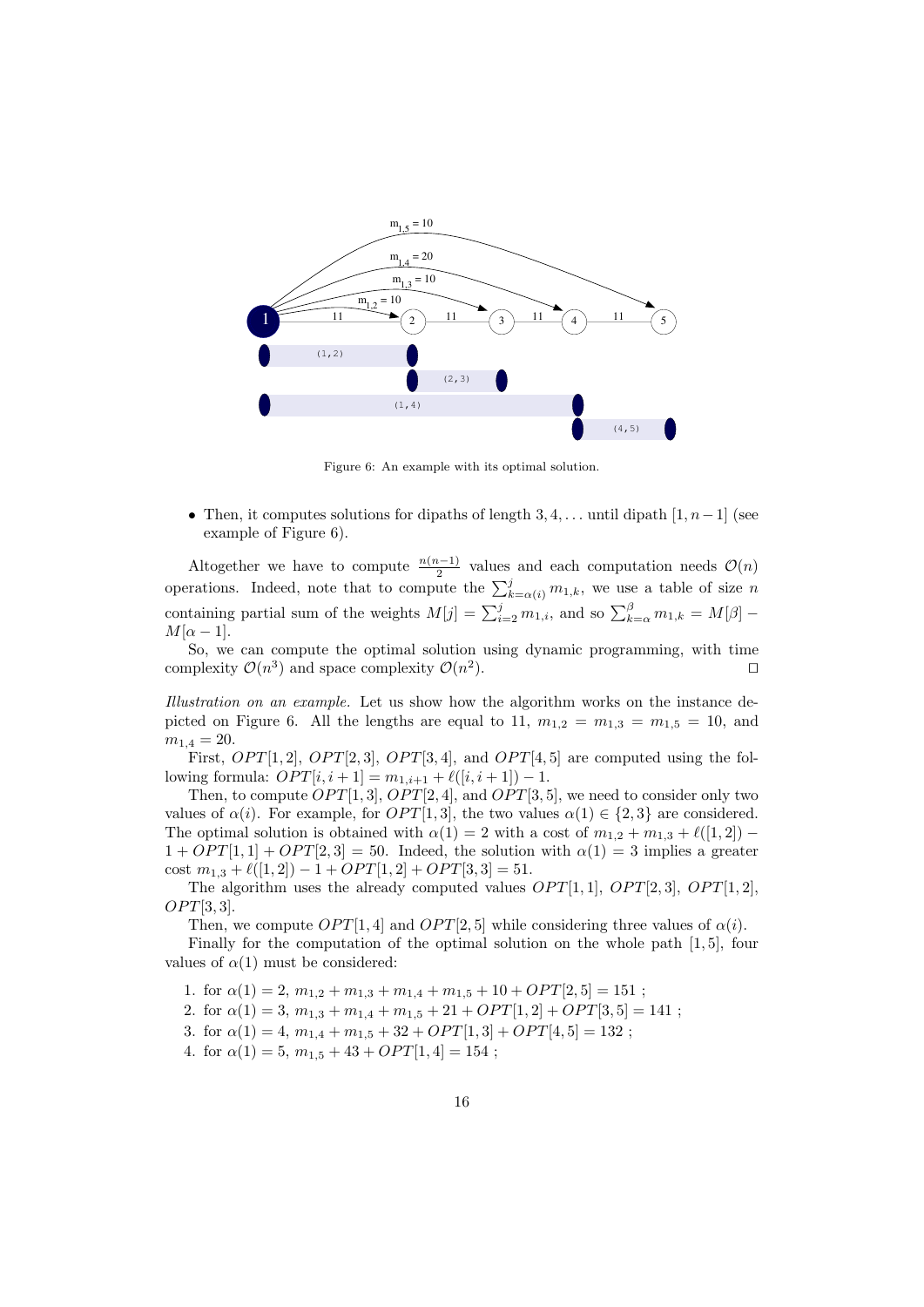|                             | $s=1$          | $\overline{\phantom{1}}^2$ | 3             |                                     | 5             |
|-----------------------------|----------------|----------------------------|---------------|-------------------------------------|---------------|
| $s=1$                       | $\overline{0}$ | 20                         | 50            | 101                                 | 132           |
|                             |                |                            | $\alpha(1)=2$ | $\alpha(1) = 3 \quad \alpha(1) = 4$ |               |
| $\mathcal{D}_{\mathcal{L}}$ |                |                            | 20            | 61                                  | -91           |
|                             |                |                            |               | $\alpha(2)=4$                       | $\alpha(2)=4$ |
| 3                           |                |                            |               | 30                                  | 60            |
|                             |                |                            |               |                                     | $\alpha(3)=4$ |
|                             |                |                            |               |                                     | 20            |
| 5                           |                |                            |               |                                     |               |

Table 1: Computation of the tables  $OPT$  for the optimal solution of the instance on Figure 6.

and so the minimum is 132 obtained with  $\alpha(1) = 4$ .

From the table  $OPT$  showing the optimal costs for all the subpaths (Table 1), the set of tunnels can be found. Indeed, the optimal solution for the whole path [1, 5] has cost 132 for  $\alpha(1) = 4$ . Thus, the optimal solution is composed of a tunnel (1, 4) and of optimal solutions for the subpaths  $[1, 3]$  and  $[4, 5]$ . The first subsolution has a minimum cost for  $\alpha(1) = 2$ . This gives tunnels  $(1, 2)$ ,  $(2, 3)$ . The optimal solution for the subpath [4, 5] is obtained for  $\alpha(4) = 5$  implying the tunnel (4, 5).

Finally, the optimal solution is composed of tunnels  $(1, 2)$ ,  $(2, 3)$ ,  $(1, 4)$ , and  $(4, 5)$ .

Closed formula when the requests and the lengths are uniform. In the special case where both the multiplicities of the requests and the lengths of the arcs are all 1, we give a closed formula of the cost of an optimal solution, as stated in the following proposition. The proof can be found in [4].

**Proposition 4.** Let the network be a path  $[1, n]$  with  $n = 2^q + r$ , where  $0 \le r < 2^q$ , such that  $\ell([i, i + 1]) = 1$  for all  $i \in [1, n - 1]$ , and with a unitary distribution, that is, for all  $\forall i \in [2, n], m_{1,i} = 1$ . Then the cost of an optimal solution is  $2^q(q-1) + 1 + (q+1)r$ .

#### 5.2. Case of two sources

We use a dynamic program similar to the one used for the single source case in Section 5.1, but slightly more complicated.

Following a referee's suggestion, we give only the idea of the proof. The complete proof with all details can be found in [4]. We then show how dynamic programming can be used to get an  $\mathcal{O}(n^4)$  algorithm.

#### 5.2.1. Key idea of the algorithm

Let  $s_1$  and  $s_2$  be the two sources with  $s_1 < s_2$  and let  $OPT(s_1, s_2; [s_1, n])$  the cost of an optimal solution with the 2 sources  $s_1$  and  $s_2$  on the dipath  $[s_1, n]$ . Like for one source, we will use dynamic programming and decompose the problem into two subproblems on smaller instances or on problems with only one source. For this decomposition, let us denote as i and j  $(i \leq j)$  the two sources, one carrying the traffic of  $s_1$ , and the other, the traffic of  $s_2$ . There are three kinds of subproblems:

 $\bullet$  one identical to the original problem, on a smaller subpath starting at i and whose optimal solution is denoted as  $OPT(i, j; [i, u]),$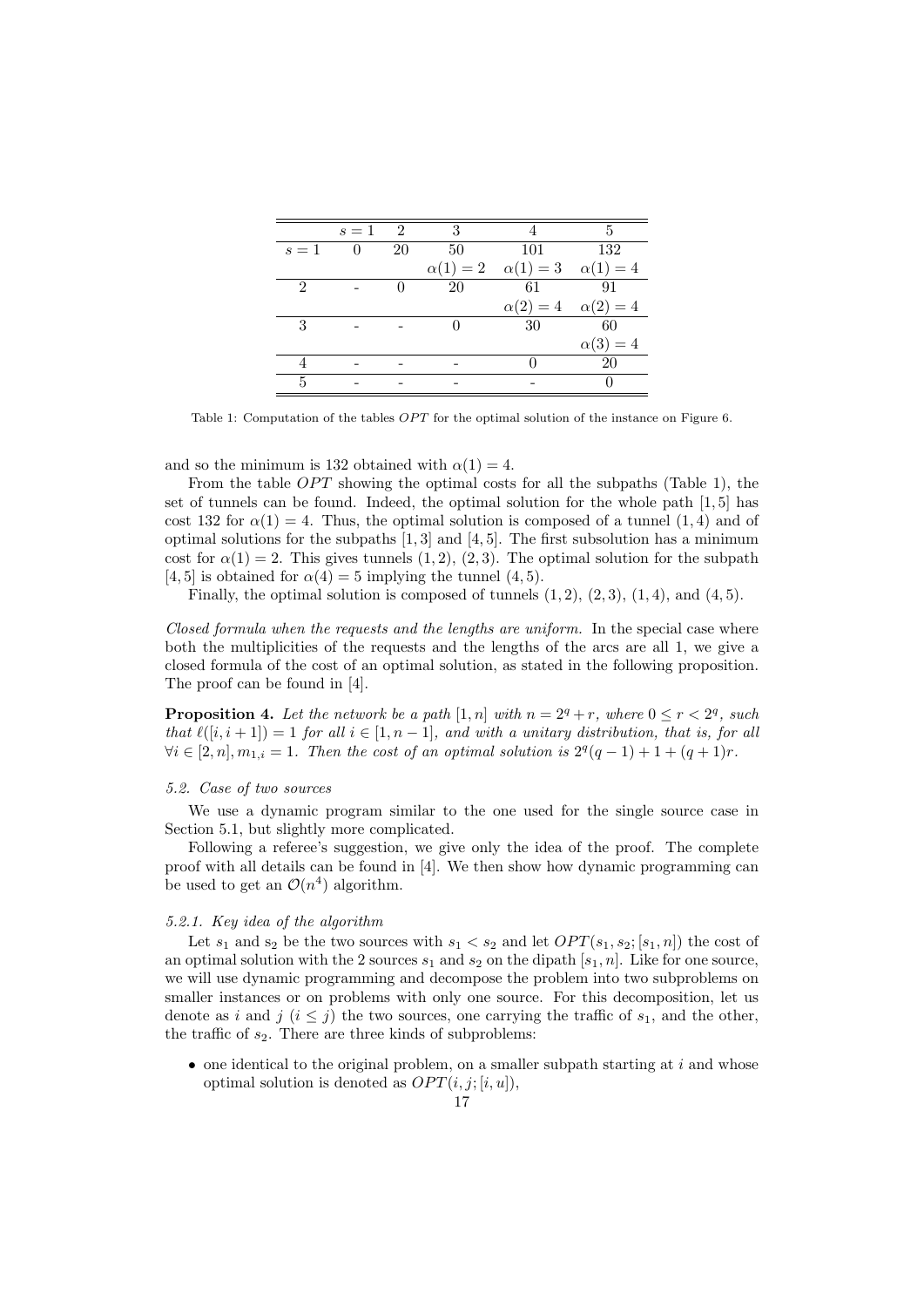

Figure 7: Decomposition of the problem with two sources with  $\alpha(s_1) \leq s_2$ .

- and another called *modified* problem, where the traffic is destined only for nodes after the second source j and whose optimal solution is denoted as  $OPT'(i, j; [j, u])$ .
- If  $i = j$ , we have a subproblem with only one source carrying the traffic of both  $s_1$ and  $s_2$ . The optimal solution is denoted as  $OPT^*(i; [i, u])$ .

The key ideas to solve the modified problem are as follows: in an optimal solution, if  $\alpha(i) > j$ , then the traffic destined to the nodes after  $\alpha(i)$  is routed via the tunnel  $(i, \alpha(i))^3$  (see Lemma 3 after). If  $\alpha(i) < j$  and  $j \neq s_2$ , the problem differs from the classical VPL problem as we can inject the traffic from  $i$  destined to nodes after  $j$  in the tunnel ending in j. Then for the nodes after j, j will act as a unique source carrying both traffic.

Let us explicit the first decompositions of the problem when  $i = s_1$  and  $j = s_2$ .

If  $\alpha(s_1) < s_2$ , the problem is decomposed in two subproblems: (1) with one source  $s_1$ on the dipath  $[s_1, \alpha(s_1)-1]$ , i.e.,  $OPT(s_1; [s_1, \alpha(s_1)-1])$  and (2) with sources  $\alpha(s_1)$  (carrying the traffic of  $s_1$ ) and  $s_2$  on a smaller dipath  $[\alpha(s_1), n]$ , i.e.,  $OPT(\alpha(s_1), s_2; [\alpha(s_1), n])$ . The first problem with one source has been already treated previously in the Section 5.1, and the second one, is the same as the original problem but on a smaller instance.

If  $\alpha(s_1) = s_2$ , the two simple subproblems with one source are: (1) the problem with  $s_1$ on the dipath  $[s_1, s_2-1]$ , i.e.,  $OPT(s_1; [s_1, \alpha(s_1)-1])$  and (2) the problem with  $s_2$  carrying the traffic from both sources  $s_1$  and  $s_2$  on the dipath  $[s_2, n]$ , i.e.,  $OPT^*(s_2; [s_2, n])$ . See Figure 7 for an illustration of these two first cases.

Therefore, we consider in the following without loss of generality that  $\alpha(s_1) > s_2$ . When  $\alpha(s_1) > s_2$ , the problem is decomposed in two problems with two sources: (1)  $s_1$ and s<sub>2</sub> on dipath  $[s_1, \alpha(s_1) - 1]$ , i.e.,  $OPT(s_1, s_2; [s_1, \alpha(s_1) - 1])$  and (2) s<sub>2</sub> and  $\alpha(s_1)$  on dipath  $[\alpha(s_1), n]$ , i.e.,  $OPT'(s_2, \alpha(s_1); [\alpha(s_1), n])$ . The first problem is the same as the original problem on a smaller instance. The second problem is the modified problem (as called previously) where we need to consider the two following cases for the traffic from the source  $s_2$  to nodes after  $\alpha(s_1)$ :

<sup>&</sup>lt;sup>3</sup>Recall that  $(i, \alpha(i))$  is the longest tunnel starting from i in an optimal solution.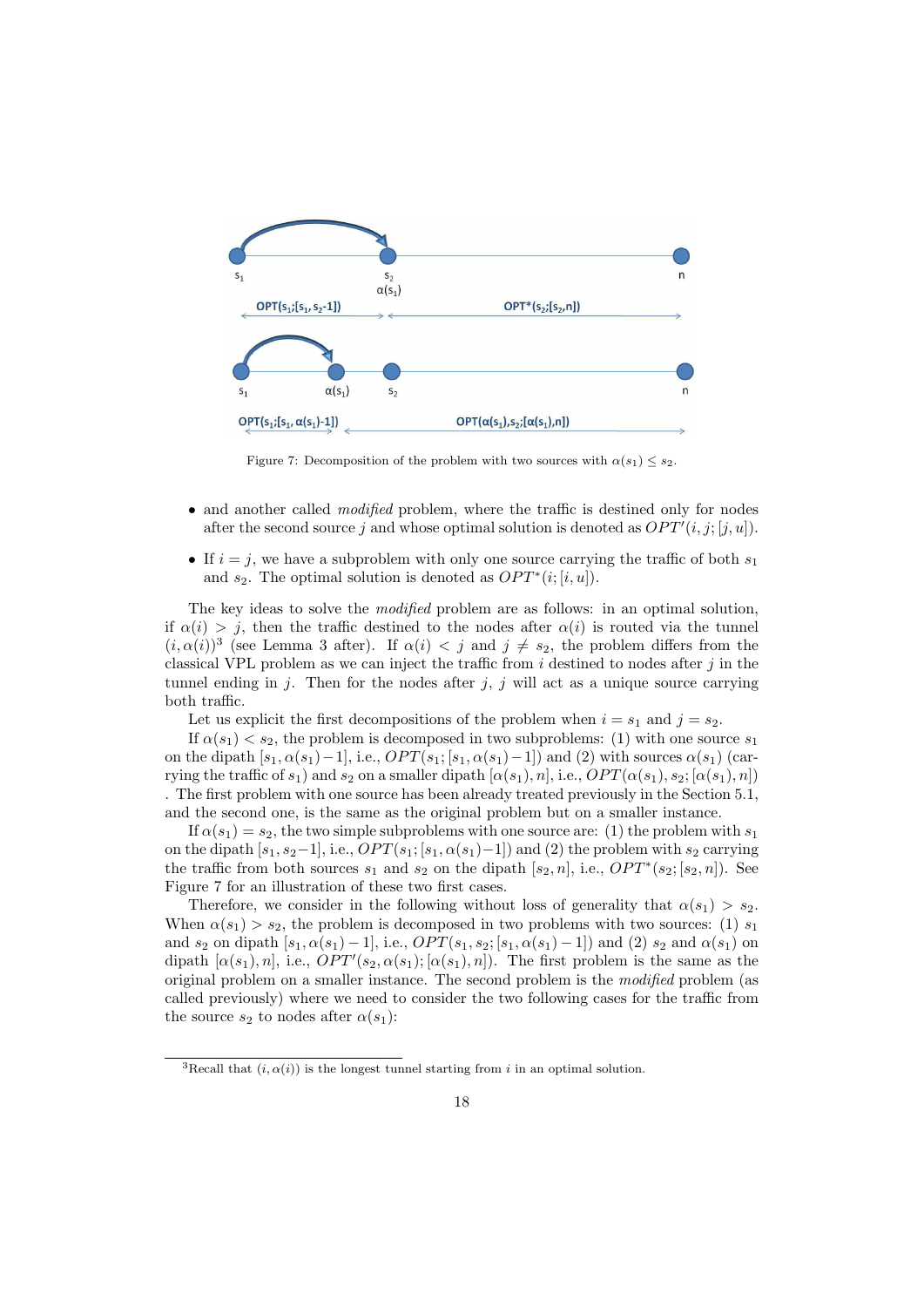- 1.  $\alpha(s_2) < \alpha(s_1)$ . We inject the traffic of  $s_2$  into the tunnel  $(s_1, \alpha(s_1))$  and now we have a problem with one source  $\alpha(s_1)$  with both traffic, i.e.,  $OPT^*(\alpha(s_1); [\alpha(s_1), n])$ . Remark that  $\alpha(s_2) \neq \alpha(s_1)$  in an optimal solution, indeed, for traffic towards  $\alpha(s_1)$ ,  $s_2$  inserts directly the traffic in  $(s_1, \alpha(s_1))$ , and there is no need of tunnel  $(s_2, \alpha(s_1))$ . More generally, in an optimal solution, there is at most one tunnel ending in one node of the path. Summarizing, this case leads to a known problem with one source.
- 2.  $\alpha(s_2) > \alpha(s_1)$ . By Lemma 3, the traffic from  $s_2$  to nodes after  $\alpha(s_2)$  is routed via the tunnel  $(s_2, \alpha(s_2))$ . Therefore, the problem  $OPT'(s_2, \alpha(s_1); [\alpha(s_1), n])$  is decomposed into two modified subproblems:  $OPT'(s_2, \alpha(s_1); [\alpha(s_1), \alpha(s_2)-1])$  and  $OPT'(\alpha(s_1), \alpha(s_2); [\alpha(s_2), n]).$

We repeat the decompositions for these two subproblems. For example, for the second subproblem  $OPT'(\alpha(s_1), \alpha(s_2); [\alpha(s_2), n])$ , we have to distinguish two cases depending on the position of  $\alpha^2(s_1)$ .

- If  $\alpha^2(s_1) < \alpha(s_2)$  we inject the traffic of  $\alpha(s_1)$  in the tunnel  $(s_2, \alpha(s_2))$  and we have a problem with one source  $\alpha(s_2)$ , i.e.,  $OPT^*(\alpha(s_2); [\alpha(s_2), n])$ .
- Otherwise, if  $\alpha^2(s_1) > \alpha(s_2)$ , the traffic is routed via the tunnel  $(\alpha(s_1), \alpha^2(s_1))$ , and we have two subproblems with two sources:  $OPT'(\alpha(s_1), \alpha(s_2); [\alpha(s_2), \alpha^2(s_1) -$ 1]) and  $OPT'(\alpha(s_2), \alpha^2(s_1); [\alpha^2(s_1), n])$ , and so on. See Figure 8 for an illustration.

In summary, the traffic of  $s_1$  is routed to nodes "far away" via tunnels  $(s_1, \alpha(s_1))$ ,  $(\alpha(s_1), \alpha^2(s_1)), (\alpha^2(s_1), \alpha^3(s_1)), \ldots$  and simultaneously for  $s_2$  via tunnels  $(s_2, \alpha(s_2)),$  $(\alpha(s_2), \alpha^2(s_2)), \ldots$  till the end or till a node  $\alpha^h(s_1) < \alpha^{h-1}(s_2)$  (or  $\alpha^{h'}(s_2) < \alpha^{h'}(s_1)$ ) and the problem becomes a problem with one source in  $\alpha^{h-1}(s_2)$  (resp.  $\alpha^{h'}(s_1)$ ).

Let us state and prove formally this property in the following lemma:

**Lemma 3.** Suppose we have two nodes i and j, with  $i < j$ , i carrying the traffic of one source and j the traffic of the other source. Suppose also that the traffic is destined to nodes in [j, u]. Let  $(i, \alpha(i))$  denotes the longest tunnel from i (with  $\alpha(i) \leq u$ ). If  $\alpha(i) > j$ , then there exists an optimal solution where the traffic of i destined for the nodes in  $[\alpha(i), u]$  uses as first tunnel  $(i, \alpha(i))$ .

*Proof.* Let us suppose that the lemma is not true and let  $i$  be the first value for which  $i$ is the source and some traffic to  $[\alpha(i), u]$  is not carried by  $(i, \alpha(i))$ .

Note that *i* is of form  $\alpha^h(s_{\delta})$  with  $\delta = 1$  or 2. So we consider an optimal solution satisfying the lemma for all  $\alpha^{h'}(s_{\delta})$  for  $h' < h$  and if  $\delta = 2$ ,  $\alpha^{h}(s_{\delta})$ . As the lemma is not true, this solution uses a tunnel  $(k, l)$  with  $k < \alpha(i) < l < u$  to bring the traffic of i to some node x, with  $\alpha(i) < x < u$ . By the minimality of i,  $k \geq i$ . Otherwise, k will carry the traffic of some source and  $k = \alpha^{h'}(s_{\delta})$ . But then  $\alpha(k) \leq j < l$  brings a contradiction as the tunnel  $(k, l)$  is longer than  $(k, \alpha(k))$ . Furthermore  $k \neq i$ , otherwise  $(i, \alpha(i))$  would not be the longest tunnel from i. Therefore,  $k > i$  and the solution uses  $t \geq 1$  tunnels to route the traffic from  $i$  to  $k$ .

We now reroute the traffic from i to x by using first the tunnel  $(i, \alpha(i))$  and then injecting the traffic arrived in  $\alpha(i)$  into the tunnel  $(k, l)$ , and then follow the same route as x in the optimal solution. Doing so, we have increased the cost by  $m_{i,x}$  by using  $(i, \alpha(i))$  but decreased the cost by at least  $tm_{i,x}$  (perhaps more if some tunnel becomes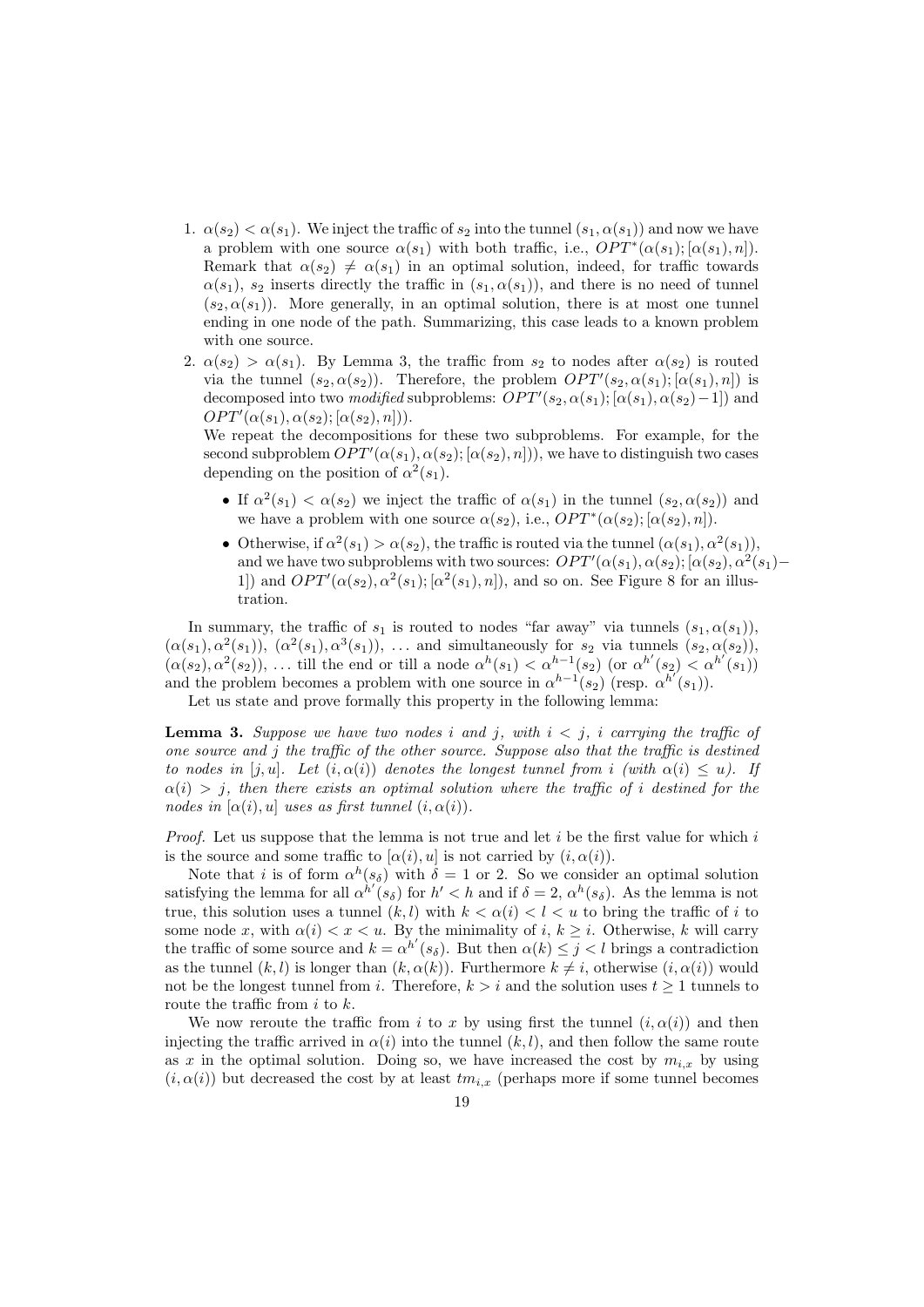

Figure 8: Decomposition of the problem with two sources when  $\alpha(s_1) > s_2$ .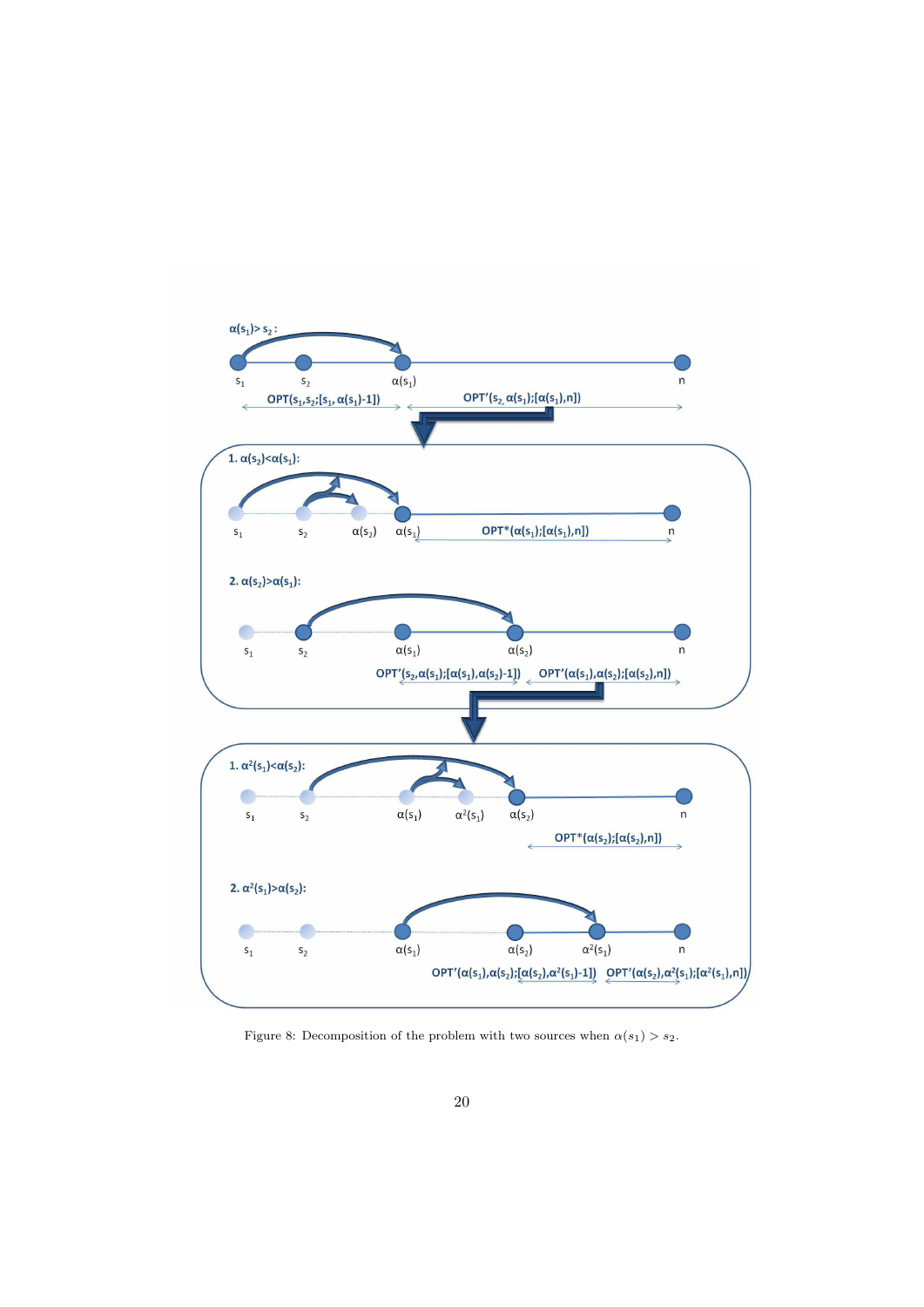empty). So the cost of the obtained solution is less than or equal to that of an optimal one, and therefore it is optimal too. ⊓⊔

#### 5.2.2. The algorithm using dynamic programming

The full algorithm to compute  $OPT(s_1, s_2; [s_1, n])$  is given in [4], where we show precisely that we have to compute only the two types of values defined above, and where we give the formulae to compute them:

- 1.  $OPT(i, s_2; [i, u])$ , the cost of an optimal solution on subdipath  $[i, u]$  with sources i and  $s_2$  where  $s_1 \leq i \leq s_2$ ,  $i < u \leq n$ , and i carries the traffic of  $s_1$ . That is,  $m_{i,x} = m_{s_1,x}$  for  $i < x \le u$ .
- 2.  $OPT'(i, j; [j, u])$ , the cost of an optimal solution on subdipath  $[j, u]$  with sources i and j, each carrying the traffic of one of the sources and where  $s_2 \leq i \leq j \leq$  $u \leq n$ . Recall in that case there exists a tunnel  $(\beta(i), i)$  with  $\beta(i) \leq i$ . Two cases appear: Either  $\alpha(i) < j$ , then the computation is reduced to  $OPT^*(j; [j, u])$ or  $\alpha(i) > j$ , then we have to compute two solutions  $OPT'(i, j; [j, \alpha(i) - 1])$  and  $OPT'(j, \alpha(i); [\alpha(i), u]).$

In fact we can use dynamic programming and store only  $\mathcal{O}(n^3)$  values. More precisely, we need to store the values  $OPT(i, s_2; [i, u])$  for  $1 \leq i < s_1 - 1$  and  $u > i$ , the values  $OPT(s_1; [s_1, u])$  with  $u \leq s_2$  (problems with one source already computed in Section 5.1), the values  $OPT^*(j; [j, u])$  for  $j \geq s_2$  and with both traffics of  $s_1$  and  $s_2$ , and  $OPT'(i, j; [j, u])$  where  $s_2 \leq i < j \leq u$ .

We can fill up the tables by increasing  $u$ . Indeed, suppose we have filled the table until  $u-1$ . Then we fill up the values of  $OPT'(i,j;[j,u])$  starting at  $j=u$ . Then we fill up the values for  $j = u - 1$  and so on until  $j = s_2 + 1$ . Note that for a given j we need values with either an interval ending in  $\alpha(i) - 1 < u$  or with a  $j' > j$ . Then we fill up  $OPT(i, s_2; [i, u])$  by starting at  $i = s_2 - 1$  and then decreasing i, the last value to be computed being  $OPT(s_1, s_2; [s_1, u])$ .

At each step, we need at most  $\mathcal{O}(n)$  operations, so the overall complexity is  $\mathcal{O}(n^4)$ .

#### 5.3. Generalization to an arbitrary number k of sources

In the case of k sources  $s_1, s_2, \ldots, s_k$ , the computation is similar to the case of two sources except that now we need to compute k different types of values. For  $1 \leq h \leq k$ , we need to compute  $OPT_{\pi}(i_1, i_2, \ldots, i_h, s_{h+1}, \ldots, s_k; [i_h, u])$ , where  $i_1 < i_2 < \ldots < i_h <$  $s_{h+1} < \ldots < s_k$ ,  $s_2 < i_1$ ,  $s_3 < i_2$ , ...,  $s_h < i_{h-1}$ , and where there exists a tunnel  $(\beta(i_h), i_h)$  with  $\beta(i_h) \leq i_1$ . The node  $i_j$  acts as a source and carries the traffic of the source  $s_{\pi(i)}$  with  $\pi$ , a permutation of  $\{1, 2 \ldots, k\}$ . In fact, for  $j \geq h+1$ ,  $i_j = s_j$ ; so the source  $i_j$  carries the traffic of  $s_j$  and therefore for  $j \geq h+1$ ,  $\pi(j) = j$ . Details are given in [4].

Here again we use dynamic programming filling up the table by increasing  $u$ . For a given u, we fill up successively the table with  $h = k$ , then  $h = k - 1$ , and so on. For a given  $h$ , we start with the greatest  $i_h$ .

We need to store  $\mathcal{O}(n^{k+1})$  values and we have to compare  $\mathcal{O}(n)$  values. So we have an overall complexity of  $O(n^{k+2})$  for a path with n nodes and k sources.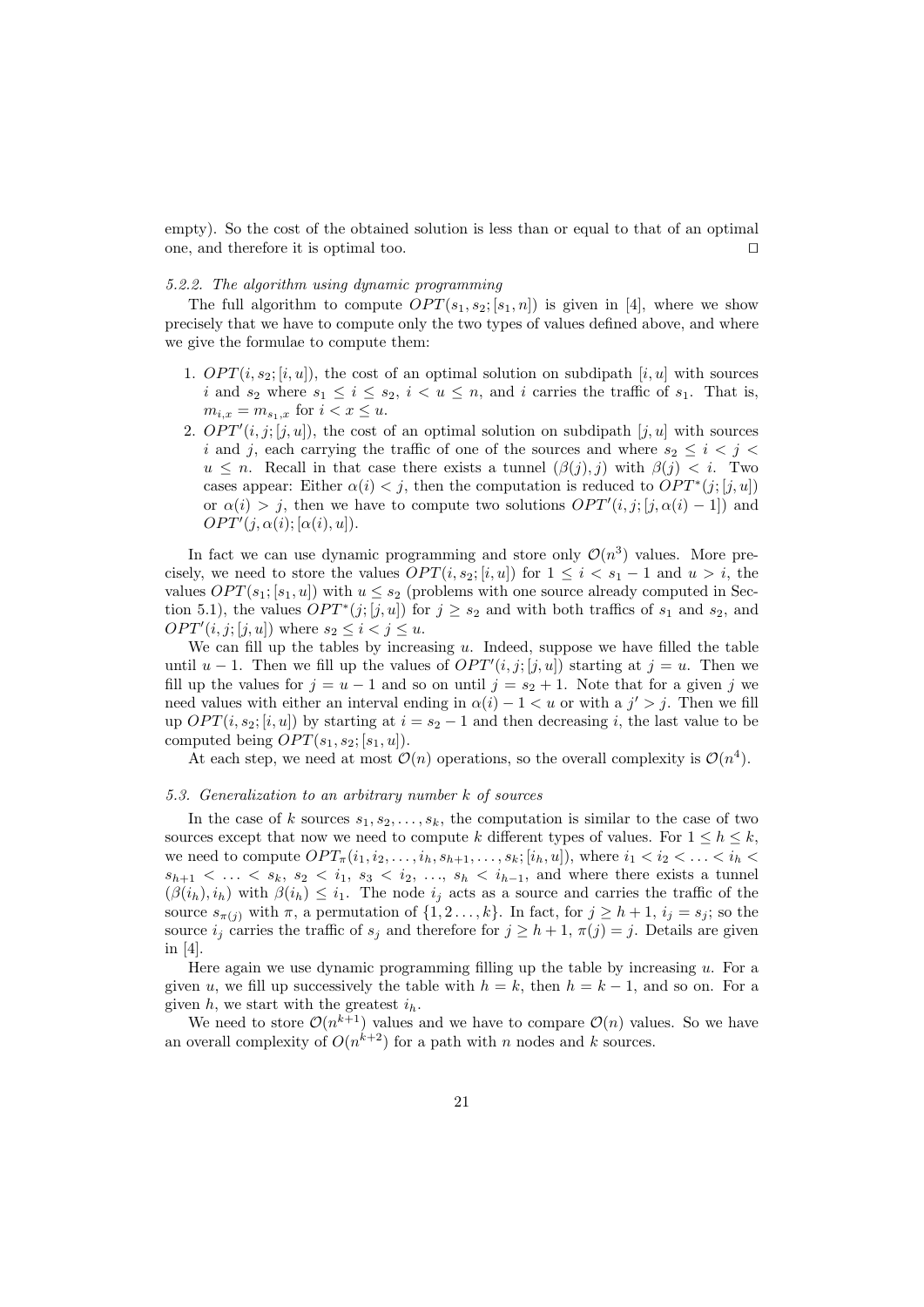#### 6. Conclusions and Further Research

In this paper we modeled a question raised by label minimization in AOLS and GMPLS networks as a hypergraph layout problem. In the unitary case  $(m_{i,j} \in \{0,1\})$ we showed the problem to be closely related to well studied VPL problems. However, the optimization criteria (average hop count and average load) that appear in our problem are among the less studied ones. We provided hardness results for the general directed case and for the symmetric case, and proposed approximation algorithms. More specifically, we gave a  $\mathcal{O}(\log n)$ -approximation on paths and trees, and observed that in a general network the hardness of our problem is essentially equivalent to the hardness of finding generalized Steiner networks. This is the reason why closing the approximability gap of our problem is challenging.

In the multi-sources case, we presented a dynamic program on the path that is polynomial when the number of sources is fixed. Namely, our algorithm runs in time  $\mathcal{O}(n^{k+2})$ on a path with  $n$  nodes and  $k$  sources. In view of this running time, it is unlikely that the problem is NP-hard on the path, so finding a polynomial algorithm for an arbitrary number of sources on the path remains open. Likely, extensions of the dynamic program to the case of trees and bounded treewidth networks remain also to be done. The complexity of the problem when the routing is part of the input of the problem (that is, there is a dipath associated with each request) remains open. We want to investigate also the possibility of a constant factor approximation for a general graph when there is a single source. We suspect that the problem may become polynomial-time solvable when there is a single source that sends traffic to all the nodes of the network (note that the reductions of Section 3 do not apply to this case), but we have not been able to prove it. Last, we believe that more general approximation results can be given for low dimension Euclidean metric graphs using the classical Arora paradigm [1].

Acknowledgments. This work has been partly funded by the ANR JCJC DIMA-GREEN and the project "Optimization Models for NGI Core Network" (Polish Ministry of Science and Higher Education, grant N517 397334).

We thank the anonymous referees for their very helpful comments.

#### References

- [1] S. Arora. Nearly Linear Time Approximation Schemes for Euclidean TSP and other Geometric Problems. In *Proc. of the 38th Annual Symposium on Foundations of Computer Science (FOCS)*, pages 554–563, 1997.
- [2] J.-C. Bermond, D. Coudert, J. Moulierac, S. Pérennes, H. Rivano, I. Sau, and F. Solano Donado. MPLS label stacking on the line network. In *Proc. of IFIP Networking*, volume 5550 of *LNCS*, pages 809–820, 2009.
- [3] J.-C. Bermond, D. Coudert, J. Moulierac, S. Pérennes, I. Sau, and F. Solano Donado. Designing Hypergraph Layouts to GMPLS Routing Strategies. In *Proc. of the 16th International Colloquium on Structural Information and Communication Complexity (SIROCCO)*, volume 5869 of *LNCS*, pages 57–71, 2009.
- [4] J.-C. Bermond, D. Coudert, J. Moulierac, S. Pérennes, I. Sau, and F. Solano Donado. GMPLS Label Space Minimization through Hypergraph Layouts. Research Report RR-7071, INRIA, oct 2009.
- [5] J.-C. Bermond, N. Marlin, D. Peleg, and S. Pérennes. Directed virtual path layouts in ATM networks. *Theoretical Computer Science*, 291(1):3–28, 2003.